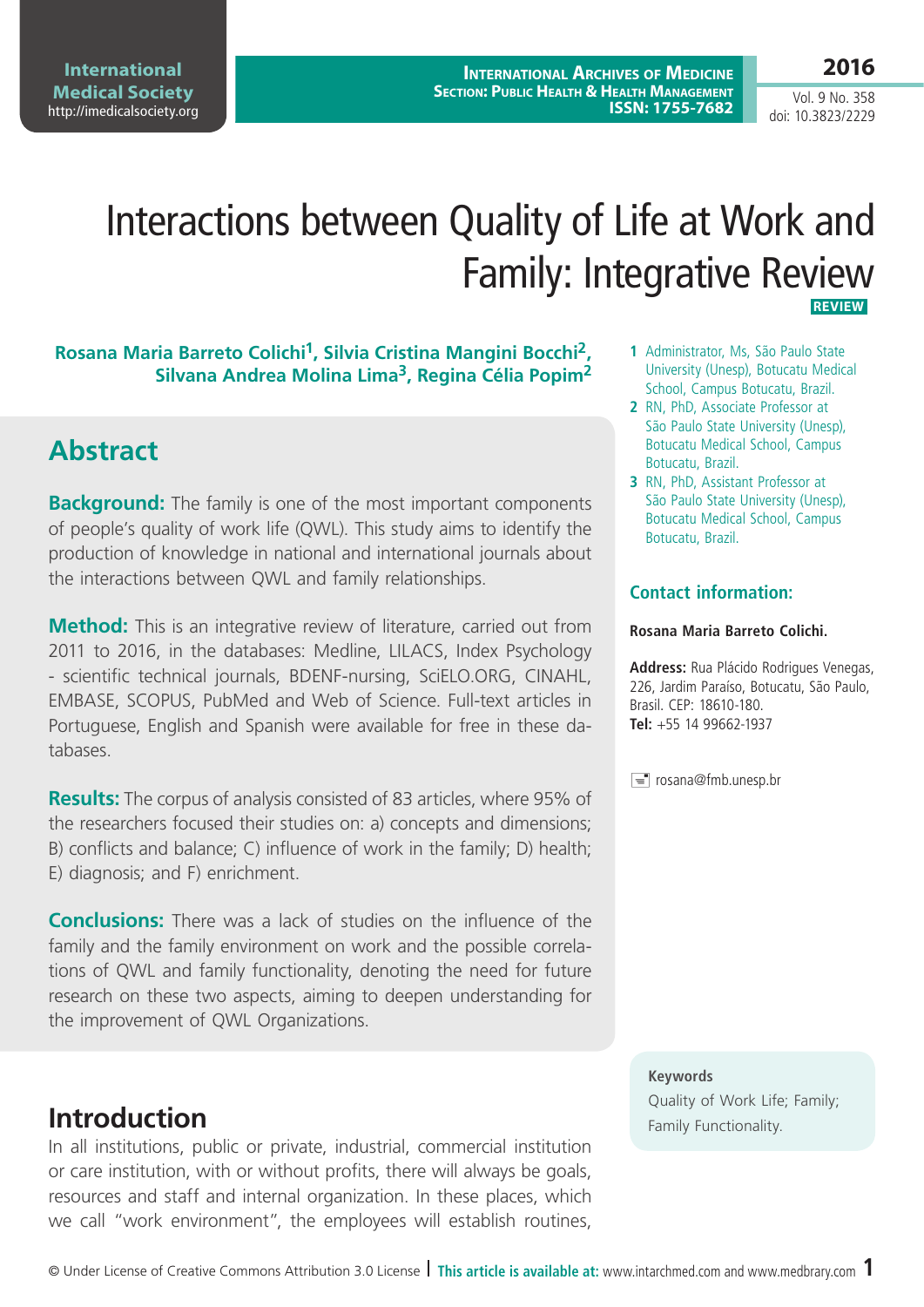**2016** Vol. 9 No. 358

**International Archives of Medicine Section: Public Health & Health Management ISSN: 1755-7682**

doi: 10.3823/2229

process and social relationship, in a constant interaction with their hierarchical superiors, co-workers, clients, patients and others people groups.

The "job" is frequently the subject of studies of several researchers, as well as a number of factors that might increase or decrease the quality of people's life at work. There are lines of researches about occupational medicine, ergonomics, physical therapy, and management among several others.

The Quality of Work Life (QWL) is still broadly studied in knowledge fields like psychology and sociology, and one of its greatest challenges is to overcome the fragmentation of the lines of research and the dissemination of production in different areas of knowledge such as administration, health, law, and engineering, among many others [1].

The human searches identity and reason in their work life. More than the company profits, the statistic goals, the quality or the population service, people desire further than the balanced financial support, they want to make of their occupation a source of personal satisfaction and fulfillment. Thus, the QWL is directly related to the individual well being, approaching all aspects of the life of this worker. Because of its complexity, the human being must be always assessed in a whole way, widening the views even for the social field [2].

However, the social questions are much more embracing and subjective than it looks like. One of the facets of the human being is the importance of conviviality in the family system and their perception of this functionality. Considering that the person is the result of a group structure, named family, this social unity becomes one of the variables to be studied. The relationship of belonging to a group comes from the family process where it is learned the group structure that will give you support base for coexistence with other groups [3].

Similarly to the QWL, the family also presents large diversity of concepts to the more diverse sciences and disciplines. Nonetheless, since it is important to establish a structure which allows us a more accurate study, we have chosen to adopt a model of structure of family assessment, which helps to organize a massive amount of information apparently disparate, also providing focus of intervention.

In the area of health, it can be observed several studies related to the family, representing an evolution when it is established the systemic understanding of families with experience problems lived by them. In this area it can be found the Calgary Family Assessment Model (CFAM), which is based in theoretical fundament involving systems, cybernetic, communication and change. The model is a multidimensional structure that consists in three main categories: structural, development and functional [4].

The *structural analysis* refers to the internal, external and contextual family structure. Thus, it is possible to assess the family composition, the bond among its members and others significant elements like the extended family or broader systems, as the context where the family is inserted in. Here it is analyzed internal aspects as gender, sexual orientation, growth order, the existent subsystems and the family boundaries. The external features refer to broader systems of the family. In the context ethnicity, race, social class, religion, spirituality and the environment where the family lives are checked [4].

The *development analysis* makes it possible to comprehend the exclusive phenomenon of the family, such as its growth and functional, structural and interactional level evolutionary trajectory. In this way, it is possible to analyze the stages, tasks and bonds in the family [4].

The Calgary model allows yet the *family functional* assessment, which features the way the family members interact one with another. The Instrumental Functioning focuses on the daily activities of the family, while the Expressive Functioning focuses on the interaction patterns, subdivided in nine categories: emotional communication; verbal communication; non-verbal communication; circular communication; problem solving; roles; power and influence; beliefs; alliances and unions. These interaction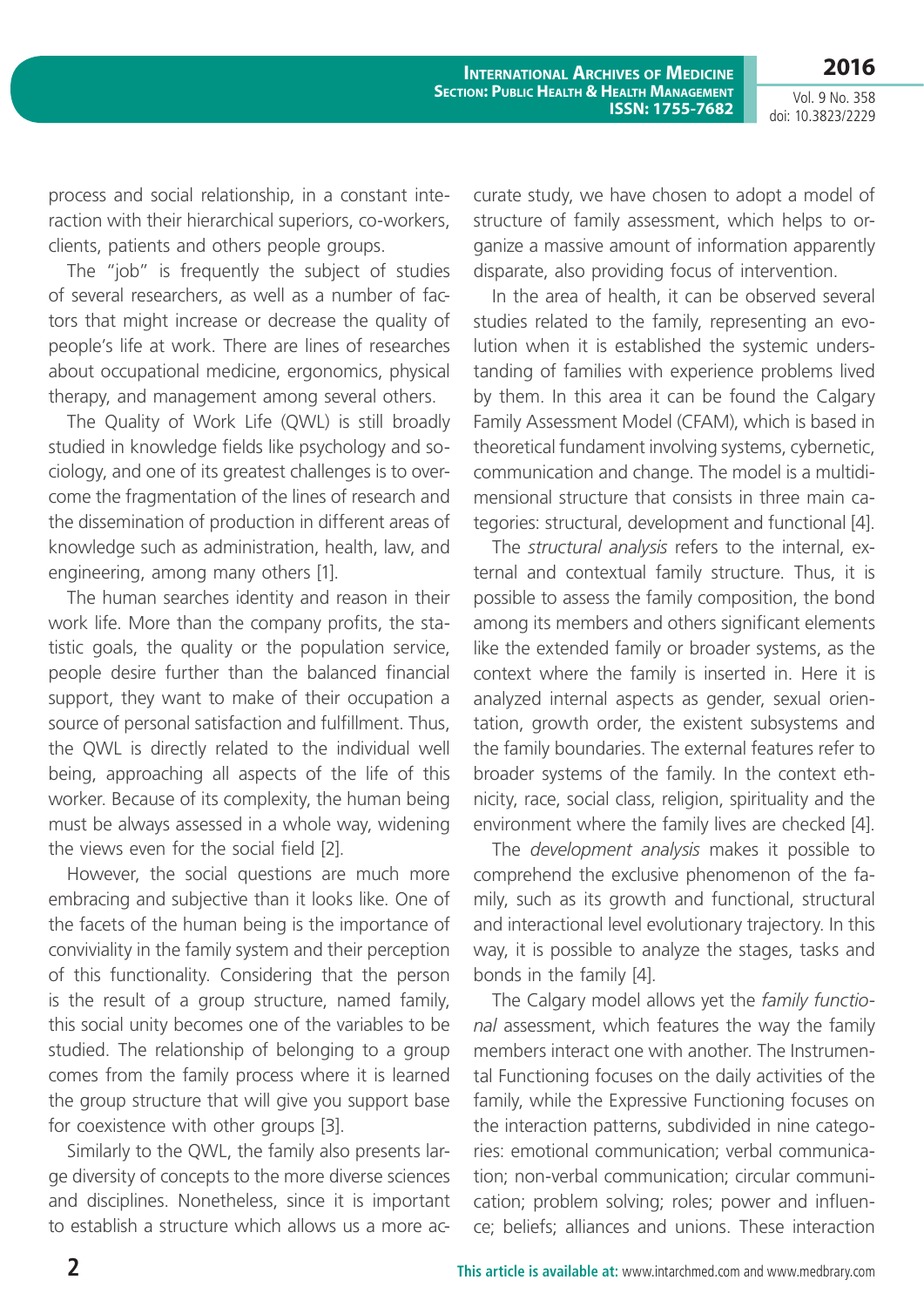processes seem to have bigger effect on the family health status than on its structure and function [4].

We have considered in this study the third dimension, because we understand that the functional analysis is consequence of the others, representing the "status-quo" of the studied family.

Thus, focusing on the family functionality, we have searched a collection instrument capable of translating this functionality under the perception of the individuals of this research.

One of the instruments used to check the family functionality level is the family APGAR. This research instrument, which was developed in 1928 by Smilkstein, is composed by five questions that allow to measure the family members' satisfaction related do five basic components in the unity and functionality of any family: adaptation, partnership, growth, affection, and resolution [5]. The Family Apgar was validated, translated and adapted to our culture, for this it was used the transcultural adaptation methodology [6].

The Family Apgar is one of the instruments most used in Nursing in studies that include the assessment and intervention in the family [7]. It is useful to point out the way a person realizes the functioning in their family in a determined moment [8]. In addition, it has advantages such as reduced number of items and ease of application.

It is defined by the acronym APGAR due to the utilization of basic parameters: Adaptation; Participation; Growth; Affection; Resolution. It is constituted by five questions relate to the family function components: satisfaction with the attention given to the family when something bothers the worker, satisfaction with the way the family expresses affection and reacts in relation to the feelings of anger, sadness and love of the worker and the satisfaction with the way the worker spends time with the family.

Due to the importance of the QWL as well as the family relations, it is asked: How is knowledge production configured in national and international journals about the interaction between QWL and workers' family functionality?

Trying to answer that question, it was intended with this work: to perform an integrative review in order to identify the knowledge produced in national and international journals about the interaction between the QWL and the family functionality of these workers.

## **Methods**

It is an integrative review of literature, construction of an extensive literature review, contributing to discussions about methods and results of researches, as well as reflections on the accomplishment of future studies [9].

The integrative review is defined as instrument to the access, identification, analysis and synthesis of literature of a determined theme, allowing broad vision about the issue, applied methods and result of publications [10]. With this method it is possible to synthesize and produce conclusions about the knowledge produced by studies about determined phenomenon, using guiding question in the search to this literature [11].

In order to perform integrative review it is necessary: problem definition, through the object of the presented review in question or primary hypothesis form; selection of samples after inclusion criteria has been defined; characterization of the studies (the characteristics or information to be collected are defined by means of clear criteria, guided by an instrument); result analysis (to identify similarities and conflicts) and presentation and discussion about the findings [10].

For this study the review guiding question was based in the *Population*, *Intervention*, *Comparison and Outcomes* strategy, known by the abbreviation PICO [12] (P: Population-workers; I: intervention of the family functionality in the QWL; C: workers positively and negatively influenced by the family functionality; O: positive and negative influence of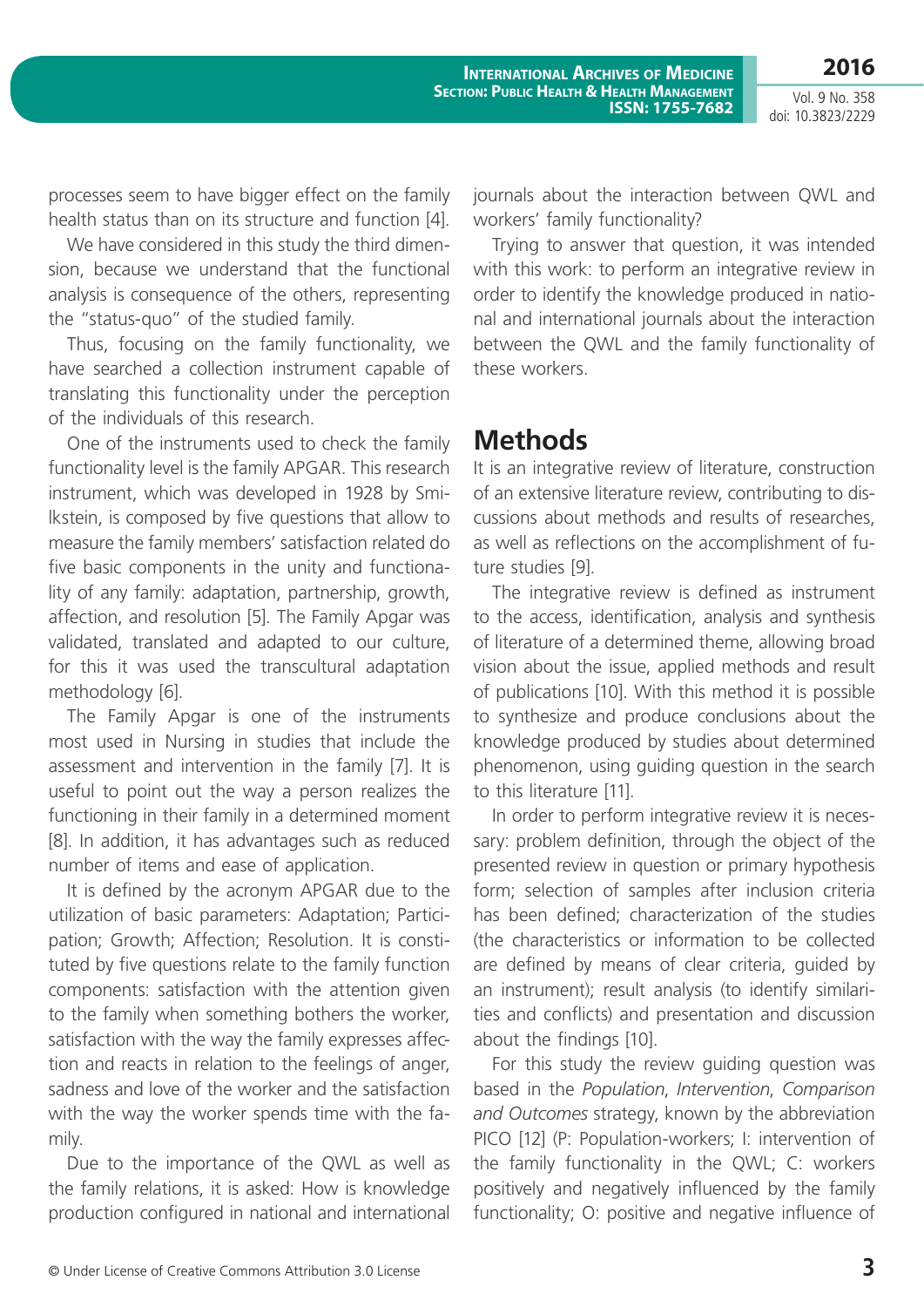**International Archives of Medicine Section: Public Health & Health Management ISSN: 1755-7682**

Vol. 9 No. 358 doi: 10.3823/2229

the family in the QWL). So, the guiding question was: How does the family functionality interferes in the QWL?

The selection of the sample was established in March 2016, by online access to the health database available at the web portals *Periódicos da Coordenação de Aperfeiçoamento de Pessoal de Nível Superior:* Capes ([www.capes.gov.br](http://www.capes.gov.br)) and Bireme – Biblioteca Virtual em Saúde (BVS).

At Capes portal, we have found the following database: SciELO, CINAHL, EMBASE, SCOPUS, Web of Science and PubMed. 1) SCIELO - Scientific Electronic Library Online – it is a model for cooperative electronic publishing of scientific journals on Internet, it is developed to respond to the need of scientific communication in developing countries and particularly in Latin America and the Caribbean. 2) Cumulative Index for Nursing and Allied Health Literature (CINAHL), database with more than 3,2 million of records since 1937, which provides the full text of more than 700 nursing and health journals indexed in its database. 3) EMBASE, with relevant and accessible biomedical information, it has more than 30 million summary and indexes of publishing, peer reviewed biomedical literature, printed publishing and conferences. 4) Scopus has 55 million records of 21,915 titles of 5,000 editors; it is considered the largest database of journals, books and annals of scientific events, communication of knowledge produced around the world in the fields of science, technology, medicine, social sciences, arts and humanities. 5) The Web of Science platform is a database that serves more than 7,000 academic and research institutions, national governments, development organizations and publications organizations in more than 100 countries around the world. 6) PubMed base includes more than 24 million citations to the biomedical literature of MEDLINE, journals of science and life, and online books. The citations include links to access the full text of PubMed central publications and publisher websites.

On the Bireme portal – Virtual Library in Health (BVS), we found the following database: Medline, LILACS, Index Psychology– scientific technical journals, BDENF-Nursing. 1) Medline (Medical Literature Analysis and Retrieval System Online) is an online database which offers free access to references and summaries of scientific magazines of biomedical area. Approximately 5,400 periodicals from the United States and 80 countries are indexed on this base. 2) Latin-American and Caribbean Literature in Health Science (LILACS), it is considered the most important and comprehensive index of scientific and technical literature in Latin America and the Caribbean. 3) Index Psychology - Scientific technical journals, it is a database that brings together the technical-scientific literature in Psychology published in journals, with access to the full text when available on a recognized portal with more than 42,000 articles. It is t is maintained by the Brazilian Library Network of Psychology Libraries ReBAP and coordinated by the Virtual Library of Psychology of Brazil. 4) BDENF-Nursing – it is a database of thematic bibliography specialized in the field of Nursing for the access and propagation of nursing publications, usually absent from the national and international bibliographies available in the databases of the Health Science area. It includes bibliographic references and summaries of conventional and non-conventional documents, such as: books, theses, manuals, leaflets, congresses, periodicals and journals, generated in Brazil or, written by Brazilian authors and published in other countries, also including retrospective documents.

In order to assure broad search of primary studies, the controlled descriptors (search terms) were combined in different ways, using Boolean Operators OR and AND: Descriptors in Health Scienc (DeCs): (Quality of Life) AND (Work) AND (Family Relations OR Family Relation OR Family Relationship); and in the *Medical Subject Headings* (MeSH): (Quality of Life OR Life Qualities OR Life Quality) AND (work) AND (Family Relations OR Family Relation OR Family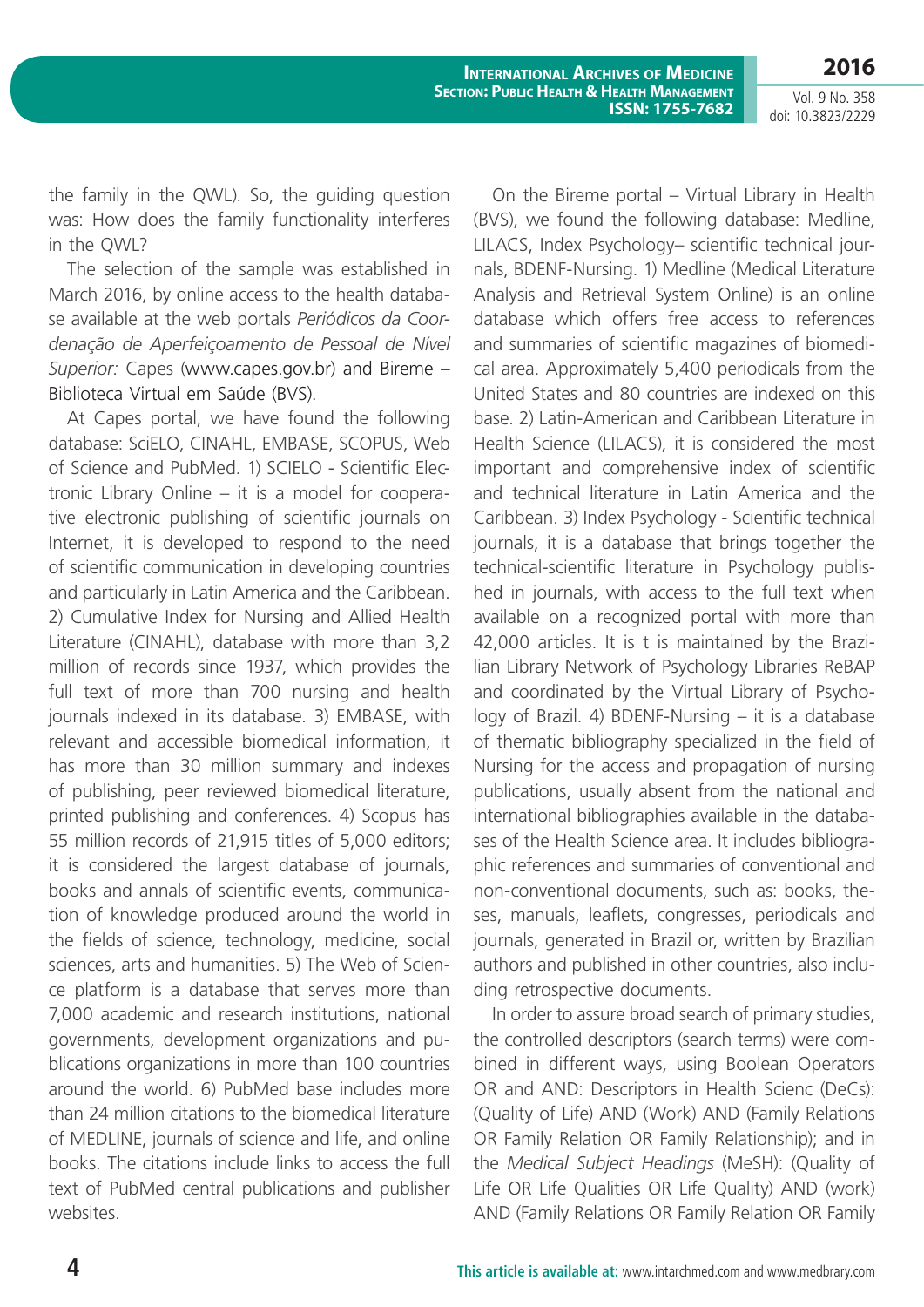Vol. 9 No. 358 doi: 10.3823/2229

Relationships OR Family Dynamics OR Family Dynamic OR Family Relationship).

For these surveys, librarians assisted in the elaboration of the search strategy and in the bibliographic survey.

For the systematization of data, we developed a collection tool with the data related to the authors and publications, dividing in two important steps to better deepen the subject: 1) survey of all articles that included the interactions between QWL and family relations and 2) survey of all articles that include any of the items that make up the family functionality, as described in the family APGAR, and verify how they interfere in QWL.

Therefore, in the first step, the criteria of inclusion adopted were: available articles related to the research object, in Portuguese, English or Spanish, originated from national and international journals, indexed in the referred databases from 2011 to March 2016. As articles exclusion criteria the following topics were adopted: informal workers, instrument validation, disease-related quality of life, non-work quality of life. A total of 1,154 articles were found in the databases, of which 83 were established as a prior analysis body according to the flow chart of **Figure 1**.

Having all the articles resulting from the first step that contemplated the relations established between QWL and family relations, it was verified the absence of works using the family APGAR, or even that included all the items that make up the family functionality, according to the reference used (CFAM). In the second phase, to re-analyze the 83 articles, the new inclusion criteria adopted were: available articles related to the research subject, in Portuguese, English or Spanish, originated from national and international journals, indexed in the referred databases from 2011 to March 2016, which comprised at least one of the items considered for the study of family functionality, 13 articles being established as final analysis body as shown in **Figure 1**.



### **Results**

The articles, which made up the final previous sample from the first phase, are distributed per publication year according to **Table 1**, being the biggest prevalence in 2014 with a quarter of the body of the sample.

The articles selected in the first phase contemplate the world scenario as the places where the researches were developed can be verified in **Table 2**.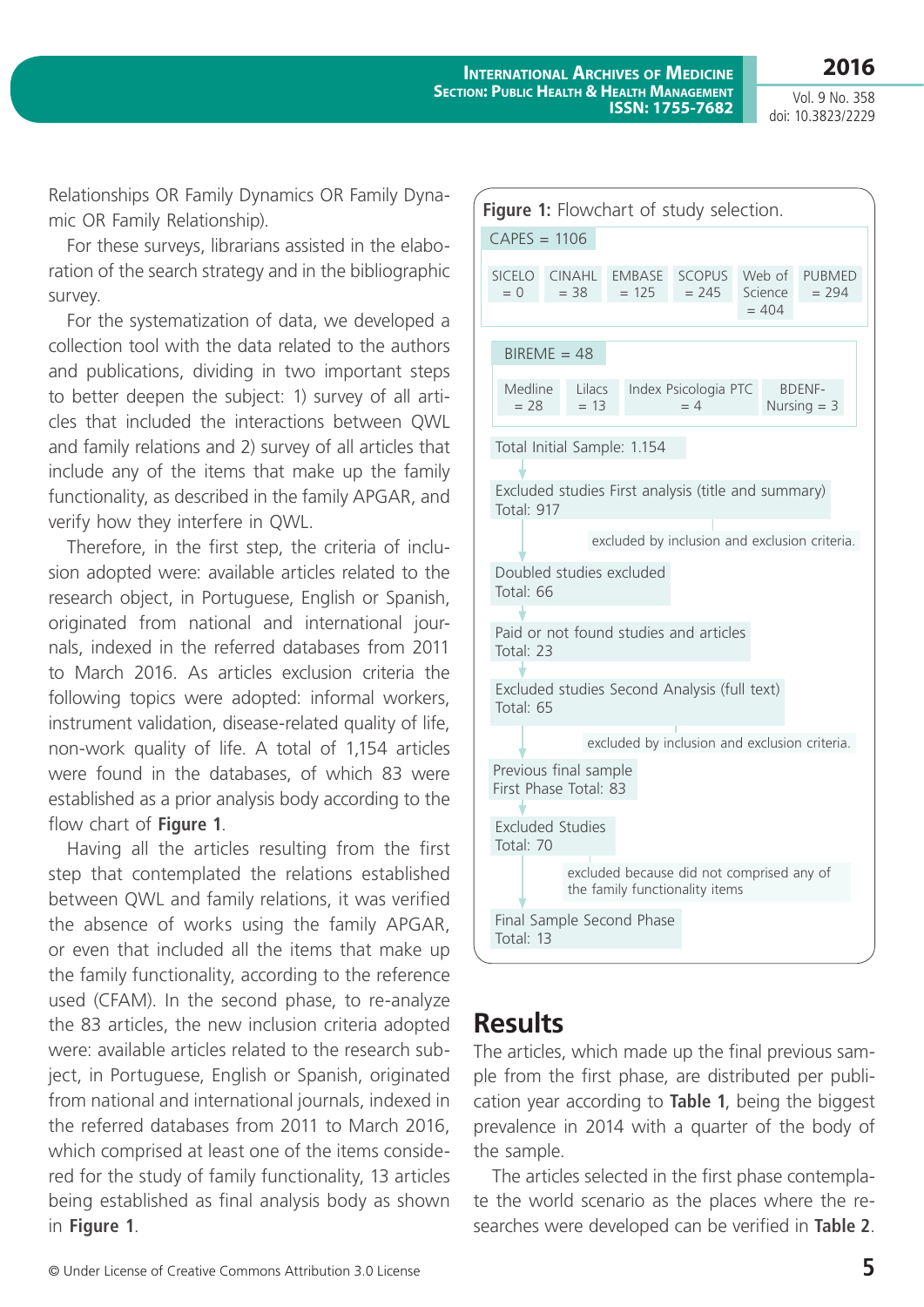| Year  | <b>Frequency</b> | %   |
|-------|------------------|-----|
| 2011  | 8                | 10  |
| 2012  | 18               | 22  |
| 2013  | 14               | 17  |
| 2014  | 21               | 25  |
| 2015  | 16               | 19  |
| 2016  | 6                | 7   |
| Total | 83               | 100 |

#### **Table 1.** Distribution per year of publication.

| Table 2. Distribution of publication per study place. |  |  |
|-------------------------------------------------------|--|--|
|-------------------------------------------------------|--|--|

| <b>Country</b> | $\overline{n}$ | <b>Country</b> | $\overline{n}$ |
|----------------|----------------|----------------|----------------|
| <b>USA</b>     | 17             | Turkey         | $\overline{2}$ |
| <b>Brazil</b>  | 9              | Germany        | 1              |
| Australia      | 8              | Austria        |                |
| Multi *        | 7              | Finland        |                |
| China          | 6              | France         | 1              |
| Poland         | 5              | Iran           | 1              |
| Canada         | $\overline{4}$ | Japan          | 1              |
| Spain          | 3              | United Kingdom |                |
| Italy          | 3              | Czec Republic  | 1              |
| New Zealand    | 3              | Slovenia       | 1              |
| Taiwan         | 3              | Sweden         | 1              |
| India          | $\overline{2}$ | Switzerland    |                |
|                |                |                |                |

\*: multicenter studies that include researches in more than one country

|  | Table 3. Distribution of publication per type of study. |
|--|---------------------------------------------------------|
|--|---------------------------------------------------------|

| <b>Type of research</b>          | n  | $\%$ |
|----------------------------------|----|------|
| Quantitative                     | 69 | 83.2 |
| Qualitative                      | 10 | 12.0 |
| Development of theoretical model |    | 1.2  |
| Quanti-quali                     | 1  | 1.2  |
| Opinion article                  | 1  | 1 2  |
| Systematic review                |    | 12   |
| Total                            | 83 |      |

As demonstrated in **Table 3**, according to the type of research, at the end of the study phase, we observed the prevalence of the quantitative researches (83%).

It is possible to observe that the theme is comprehensive and multidisciplinary, by analyzing the distribution of the articles according to the themes addressed by the journals in which the articles of the first phase were published, according to **Table 4**.

| Table 4. Distribution of publication from the first |  |  |  |
|-----------------------------------------------------|--|--|--|
| phase per journal theme.                            |  |  |  |

| Area                             | $\overline{\mathsf{n}}$ | $\%$          |
|----------------------------------|-------------------------|---------------|
| Medicine and biological sciences | 18                      | 22            |
| Psychology and psychiatry        | 16                      | 20            |
| Management                       | 12                      | 14            |
| Social sciences                  | 9                       | 11            |
| Health - several                 | 8                       | 10            |
| Public Health                    | 5                       | 6             |
| <b>Nursing</b>                   | 5                       | 6             |
| Work                             | $\overline{4}$          | 5             |
| Quality of life                  | 3                       | 3             |
| Child and family                 | $\mathcal{L}$           | $\mathcal{P}$ |
| Interdisciplinary                | 1                       | 1             |
| Total                            | 83                      | 100           |

**Table 5.** Distribution of publication from the first phase per themes covered.

| <b>Theme</b>                        | $\overline{n}$ | %  |
|-------------------------------------|----------------|----|
| Conflicts and balance               | 27             | 33 |
| Health                              | 15             | 18 |
| Enrichment                          | 11             | 13 |
| Influence of Work in the family     | 10             | 12 |
| Diagnosis                           | 9              | 11 |
| Concepts and dimensions             | 6              | 7  |
| Influence of the Family in the work | 4              | 5  |
| Family functionality                |                | 1  |
| Total                               | 83             |    |

Among the studies reviewed in the first phase of this work, after broad reading of the full texts, we found researches that seek to interpret the interactions between the QWL and the family of the worker. In **Table 5** we quantified the articles included in the review, per theme, under the perspectives outlined by the authors.

In the second phase of the study, it was sought to interpret the works found, from the point of view of family functionality, and few papers included the items that make up the family APGAR, as shown in **Table 6** below: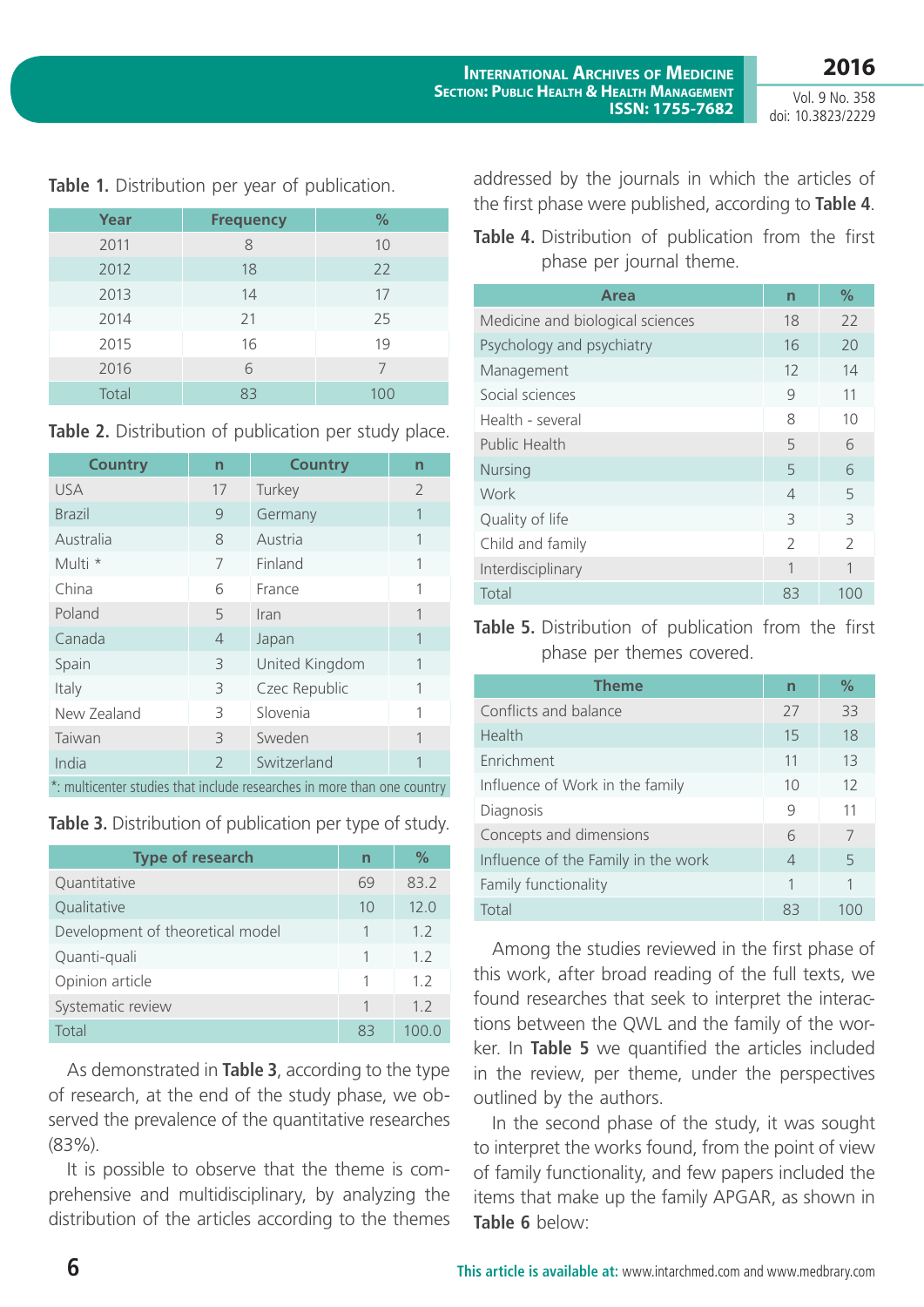**International Archives of Medicine Section: Public Health & Health Management ISSN: 1755-7682**

Vol. 9 No. 358 doi: 10.3823/2229

**2016**

Through the **Table 6** it can be observed that there is no consensus regarding to the direct or indirect influence of the family, their intentions or to their

functionality in the labour environment and, consequently, in the QWL.

**Table 6.** Relation of articles resulting from the second phase.

| <b>Seq</b>     | <b>Article</b>                                                                                                                                                                    | <b>First</b><br>author | <b>Population</b>                                     | <b>Study object</b>                                                                                                                                                                                                                                                                                   | <b>Identified</b><br>functional<br>item<br>(APGAR) | <b>Interaction of the family</b><br>functionality with the QWL                                                                                                                                                                                                                                                                                                                                                                                                                                                                                                                                                                                                                                                                                | <b>Does</b><br>family<br>influence<br>the QWL? |
|----------------|-----------------------------------------------------------------------------------------------------------------------------------------------------------------------------------|------------------------|-------------------------------------------------------|-------------------------------------------------------------------------------------------------------------------------------------------------------------------------------------------------------------------------------------------------------------------------------------------------------|----------------------------------------------------|-----------------------------------------------------------------------------------------------------------------------------------------------------------------------------------------------------------------------------------------------------------------------------------------------------------------------------------------------------------------------------------------------------------------------------------------------------------------------------------------------------------------------------------------------------------------------------------------------------------------------------------------------------------------------------------------------------------------------------------------------|------------------------------------------------|
|                | Influences of<br>Work-Family<br>Interface<br>on Job and Life<br>Satisfaction                                                                                                      | Simone S               | 427 Italy public<br>administration<br>workers         | To test a model that<br>includes positive<br>interactions between work<br>and family as predictors<br>of satisfaction with work<br>and the life. It examined<br>the role of some potential<br>moderators (organizational<br>support, family support<br>and engagement at work)<br>of these relations. | Attention                                          | The factors involved in the<br>work-family interactions directly<br>and indirectly influence the<br>satisfaction with life, work and<br>the commitment to work. The<br>influence of the interface family-<br>work in the satisfaction with life<br>occurs in a lower level than the<br>interface work-family influence in<br>the satisfaction in work.                                                                                                                                                                                                                                                                                                                                                                                        | Yes                                            |
| $\overline{2}$ | <b>Burnout and</b><br>demographic<br>characteristics<br>of workers<br>experiencing<br>different types<br>of work-home<br>interaction                                              | Merecz D               | 533 Polish<br>citizens<br>with several<br>professions | To explore the<br>configurations of positive<br>and negative interactions<br>between work and family<br>and its relation with the<br>burnout and demographic<br>characteristics                                                                                                                       | Time                                               | The various interactions (positive<br>or negative) may reflect cultural<br>differences between groups,<br>expressing different attitudes<br>in work and family life, besides<br>the different values attributed<br>to people to manage the roles<br>associated to these two areas.<br>The impact and the direction<br>of the interactions may depend<br>on the domain that is the most<br>important to each individual<br>(work or family). In the studied<br>sample, people did not allow that<br>the private problems interfered<br>negatively in the occupational<br>life, in an attitude of protection<br>to the use of the private sphere.<br>People with positive interactions<br>family-work reported high<br>professional efficiency. | <b>No</b>                                      |
| 3              | nurses working<br>in a healthcare<br>telephone-<br>advice service:<br>relationship<br>with job<br>satisfaction,<br>intention to<br>leave, sickness<br>absence, and<br>performance | <sub>B</sub>           | Scotland                                              | Stress amongst Farquharson 152 Nurses from It was assessed the stress<br>among workers, including<br>indicators of satisfaction at problems<br>work and conflicts work-<br>family.                                                                                                                    | Discussion<br>and<br>solving.                      | The stress depends on the<br>resources acquired to face the<br>competition of the work and<br>family demands, taking into<br>consideration that at work<br>there is less tolerance about<br>bad functioning of the person.<br>"Family-interfering at work"<br>did not find significance to<br>be considerate as predictor of<br>satisfaction at work and the<br>intention of leaving the current<br>job.                                                                                                                                                                                                                                                                                                                                      | No                                             |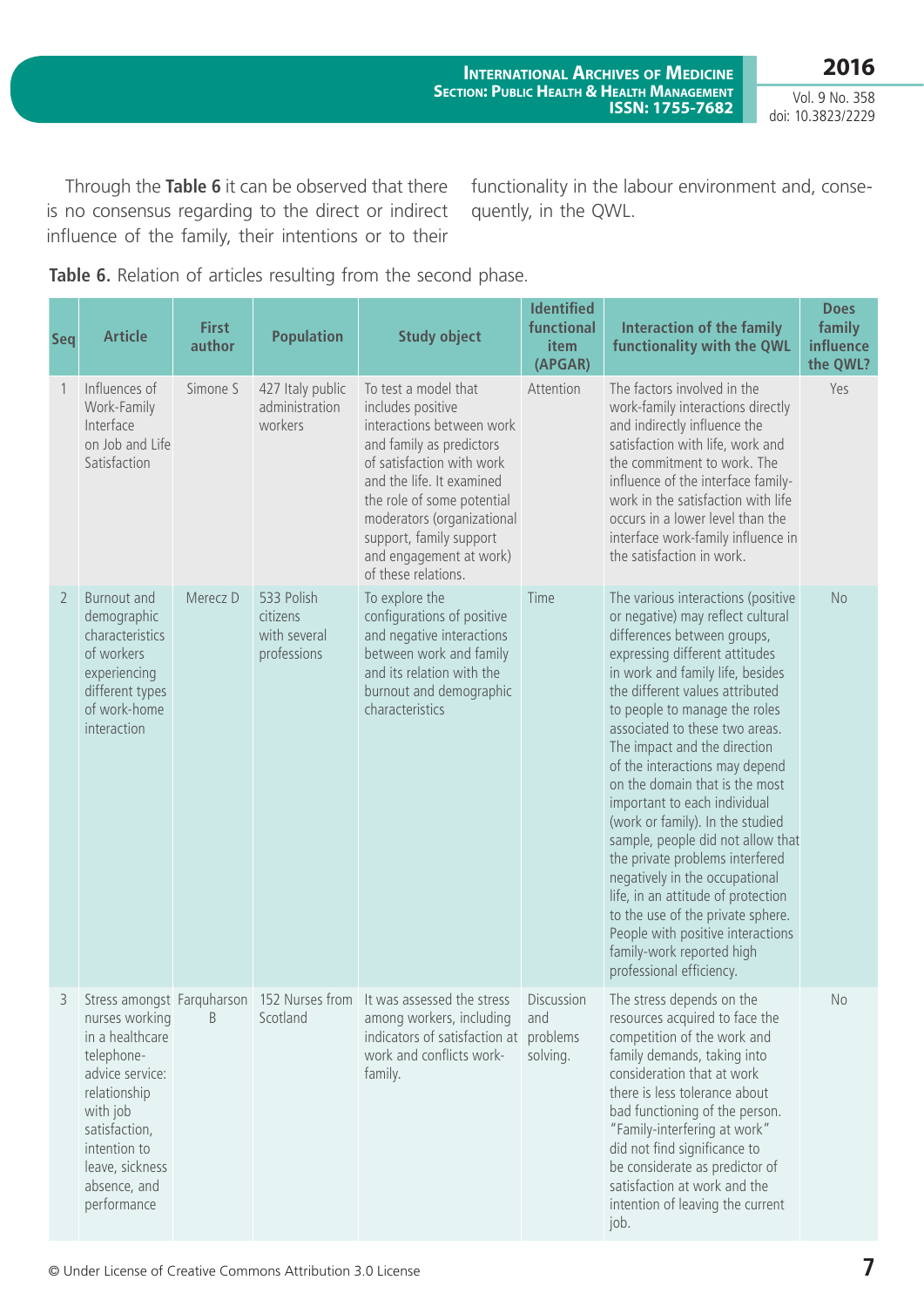**International Archives of Medicine Section: Public Health & Health Management ISSN: 1755-7682**

| Seq | <b>Article</b>                                                                                                                        |             | <b>First author Population</b>            | <b>Study object</b>                                                                                                                                                                                                                                                                                                                                                     | <b>Identified</b><br>functional<br>item<br>(APGAR) | Interaction of the family functionality with the QWL                                                                                                                                                                                                                                                                                                                                                                                                                                                                                                                                                                                                             | <b>Does</b><br>family<br>influence the<br>QWL? |
|-----|---------------------------------------------------------------------------------------------------------------------------------------|-------------|-------------------------------------------|-------------------------------------------------------------------------------------------------------------------------------------------------------------------------------------------------------------------------------------------------------------------------------------------------------------------------------------------------------------------------|----------------------------------------------------|------------------------------------------------------------------------------------------------------------------------------------------------------------------------------------------------------------------------------------------------------------------------------------------------------------------------------------------------------------------------------------------------------------------------------------------------------------------------------------------------------------------------------------------------------------------------------------------------------------------------------------------------------------------|------------------------------------------------|
| 4   | Beyond the body: A<br>systematic review<br>of the nonphysical<br>effects of a surgical<br>career                                      | Oskrochi Y  |                                           | To evaluate and analyze the global<br>impact of a surgical career examining<br>the non-physical effects of surgeons<br>and their families. Systematic review.                                                                                                                                                                                                           | Discussion<br>and problem<br>solving.              | The family support and satisfaction at work are factors protective from the burnout. Inconsistency<br>Both genders were more likely to solve conflicts work-family in a way that served<br>both personal and professional responsibilities. The studies presented inconsistency<br>regard to satisfaction at work when related with the marital status and children.                                                                                                                                                                                                                                                                                             |                                                |
| 5   | The relationship<br>between work-family<br>enrichment and<br>nurse turnover                                                           | Russo M     | 179 Nurses<br>from Italy                  | To test a model in which the<br>enrichment of work-family is<br>associated with lower levels of<br>turnover of professionals through<br>higher levels of satisfaction at work<br>and professional commitment.<br>It examines modifiable workplace<br>factors and other stress factors<br>associated with the burnout,<br>psychiatric morbidity, and quality of<br>life. | Enrichment<br>family-work                          | The enrichment family-work is not significantly related to the results related to work<br>nor to the turnover. The enrichment family-work is positively related to the work<br>satisfaction and to the professional commitment. The professional commitment is<br>mediator of the work-family enrichment.                                                                                                                                                                                                                                                                                                                                                        | Yes                                            |
| 6   | Cancer surgeons'<br>distress and<br>well-being, II:<br>modifiable factors<br>and the potential<br>for organizational<br>interventions | Guest RS    | 72<br>oncological<br>surgeons<br>from USA | It examines modifiable workplace<br>factors and other stress factors<br>associated with the burnout,<br>psychiatric morbidity, and low quality<br>of life.                                                                                                                                                                                                              | Marital<br>problems.                               | Workers stressed by marital problems or by the work-family balance are more likely<br>to the burnout. The time seems to be a specific stress factor to the family, being<br>associated to the burnout. The relationship with the wife and the time available for<br>the family are strongly associated negatively with the quality of the workers' life.                                                                                                                                                                                                                                                                                                         | Yes                                            |
|     | Purpose in life and<br>work-related stress in<br>mariners. Mediating<br>role of quality of<br>marriage bonds and<br>perceived anxiety | Peplińska A | from Poland                               | 210 mariners It verifies the relation between the<br>stress perceived by the workers and<br>their life-purpose sense, altogether<br>with the mediator role of quality<br>levels of the marriage and anxiety.                                                                                                                                                            | Satisfaction<br>with the<br>married life.          | Threats related to the profession practiced and the determination of high levels<br>of perceived stress are associated with low levels of satisfaction with married<br>life (family). High levels of satisfaction with married quality life are the necessary<br>condition to the neutralization of the negative effects of stress. This neutralization<br>occurs as a type of regenerations of each one's resources, by the compensation<br>of what have been sacrificed for the professional life of each one or by bringing<br>important emotional resources. Despite the low levels of satisfaction with the<br>marriage, it may still neutralize the stress | Yes                                            |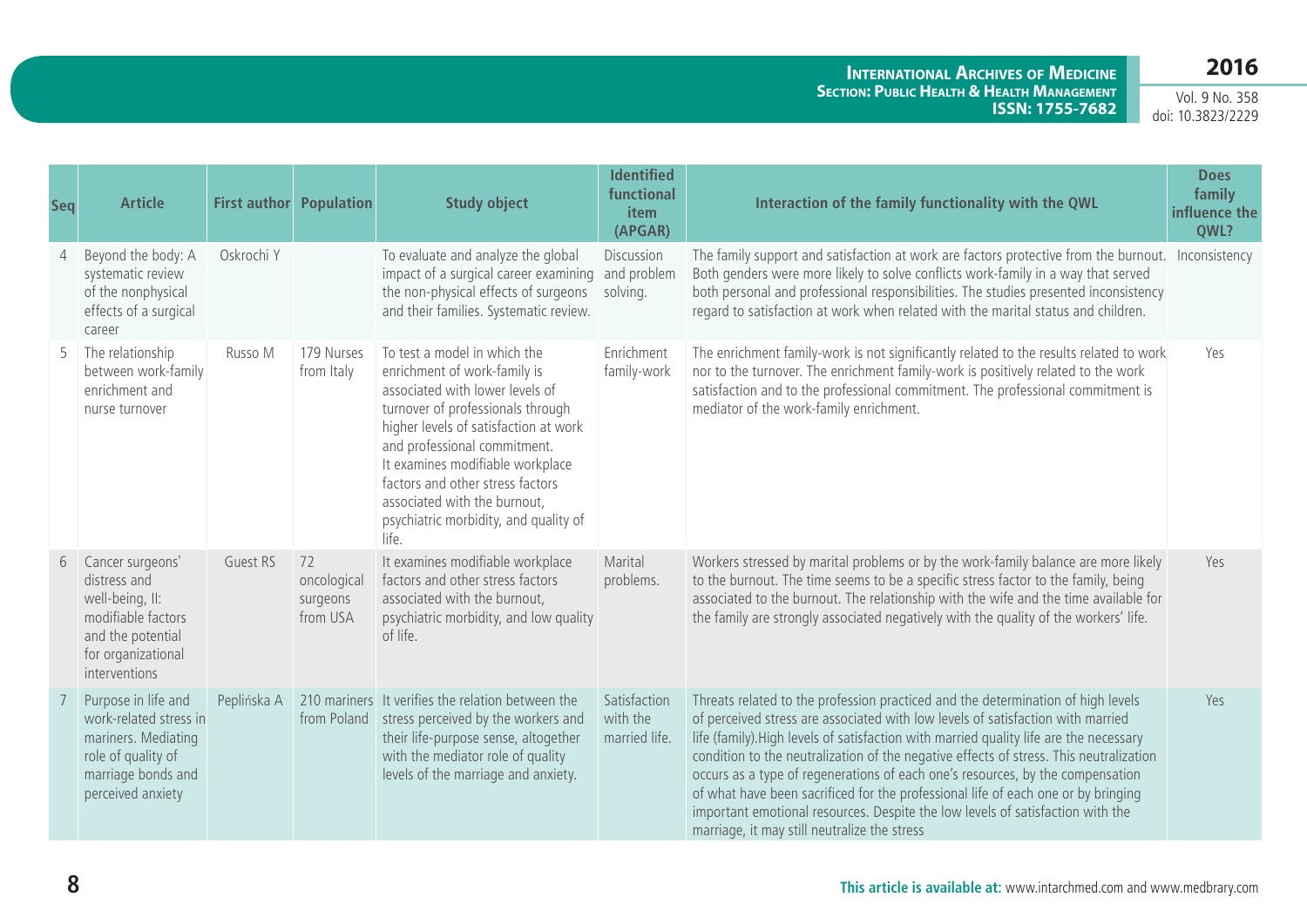#### **International Archives of Medicine Section: Public Health & Health Management ISSN: 1755-7682**

| Seq   | <b>Article</b>                                                                                                                              | <b>First author Population</b> |                                                              | <b>Study object</b>                                                                                                                                 | <b>Identified</b><br>functional<br>item<br>(APGAR)        | Interaction of the family functionality with the QWL                                                                                                                                                                                                                                                                                                                                                                                                                                                                                                                                                                                                                                                                                                                                                                                                                                                                                                                                                                                                                                                                                            | <b>Does</b><br>family<br>influence the<br>QWL? |
|-------|---------------------------------------------------------------------------------------------------------------------------------------------|--------------------------------|--------------------------------------------------------------|-----------------------------------------------------------------------------------------------------------------------------------------------------|-----------------------------------------------------------|-------------------------------------------------------------------------------------------------------------------------------------------------------------------------------------------------------------------------------------------------------------------------------------------------------------------------------------------------------------------------------------------------------------------------------------------------------------------------------------------------------------------------------------------------------------------------------------------------------------------------------------------------------------------------------------------------------------------------------------------------------------------------------------------------------------------------------------------------------------------------------------------------------------------------------------------------------------------------------------------------------------------------------------------------------------------------------------------------------------------------------------------------|------------------------------------------------|
| $8\,$ | Varying<br>Responsibilities<br>Across Job & Home<br>Domains and<br>Employee Well Being                                                      | Rasool H                       | sector                                                       | 291 workers To study the effect of the facilitation<br>in the service and conflict work-family in the<br>satisfaction of the employees              | Family<br>satisfaction.                                   | If the family-work levels of interference are high, persons might not be satisfied<br>with their house, but may be satisfied with their job. No relation between the work-<br>family interference and the family satisfaction reveal that the family satisfaction is a<br>different phenomenon if compared to the work satisfaction. The negative relation<br>of work-family facilitation with the satisfaction at work and facilitation family-work<br>satisfaction at home, which was inconsistent in previous studies, was observed.                                                                                                                                                                                                                                                                                                                                                                                                                                                                                                                                                                                                         | <b>No</b>                                      |
| 9     | An Investigation<br>into the Relationship<br>between Hospitality<br>Employees' Work-<br>Family Conflicts<br>and Their Leisure<br>Intentions | Zhao X                         | 271<br>complete<br>service<br>hotels'<br>workers in<br>China | To analyze what the impacts of<br>interface work-family and interface<br>family-work over the work tension<br>and the relaxation intension are.     | Satisfaction                                              | The levels of interface family-work are lower than the interface work-family.<br>Interface family-work has positive effect on the work tension. Interface work-family<br>and interface family-work may have different patterns of relation with the intention<br>of relaxing and social. The workers' family boundaries are more permeable than<br>those of work, that is, their job demands are more likely to interfere in the family<br>life than their family life invade their labour responsibilities. When excessive job<br>demands interrupt family obligations, the individuals seek for relaxation. But<br>when the family interfere with the work the workers redouble their effort at work,<br>perhaps for fear that satisfaction in social activities and relaxation will prevent them<br>from achieving satisfactory results at work. Leisure activities, by itself, do not solve<br>problems of work-family conflicts.                                                                                                                                                                                                           | No                                             |
|       | Commitment to life<br>roles and work-family<br>conflict among<br>managers in a post-<br>socialist country                                   | Mihelič KK                     | 413<br>managers<br>from<br>Slovenia                          | To examine antecedents and results<br>organizations of work-family and the work-family<br>conflict between managers in a pre-<br>socialist country. | Marital<br>satisfaction.<br>Support, Love,<br>care, time. | The marital satisfaction influenced significantly the career satisfaction. The<br>family-work conflicts related to time are associated to the rising of satisfaction<br>in the career, but not the ones related to efforts. The workers avoid transmitting<br>symptoms of tension caused by family demands to the professional environment.<br>They should show demonstrate capability to find different ways and strategies to<br>face conflicts between person and professional life. In Slovenia, to solve conflicts<br>work-family is considered a personal obligation. Recognizing problems in family<br>may harm your image toward the coworkers about your competency or influence<br>negatively on possible opportunities of advancement in career. Marital commitment<br>influence in the satisfaction with the marriage, but not related to the conflicts<br>FW. The engagement in the family role affects the individual functioning more<br>positively than negatively by conducting for satisfaction more directly than the rise<br>of conflicts. The culture questions must be assessed such as the woman role in the<br>society. | Yes                                            |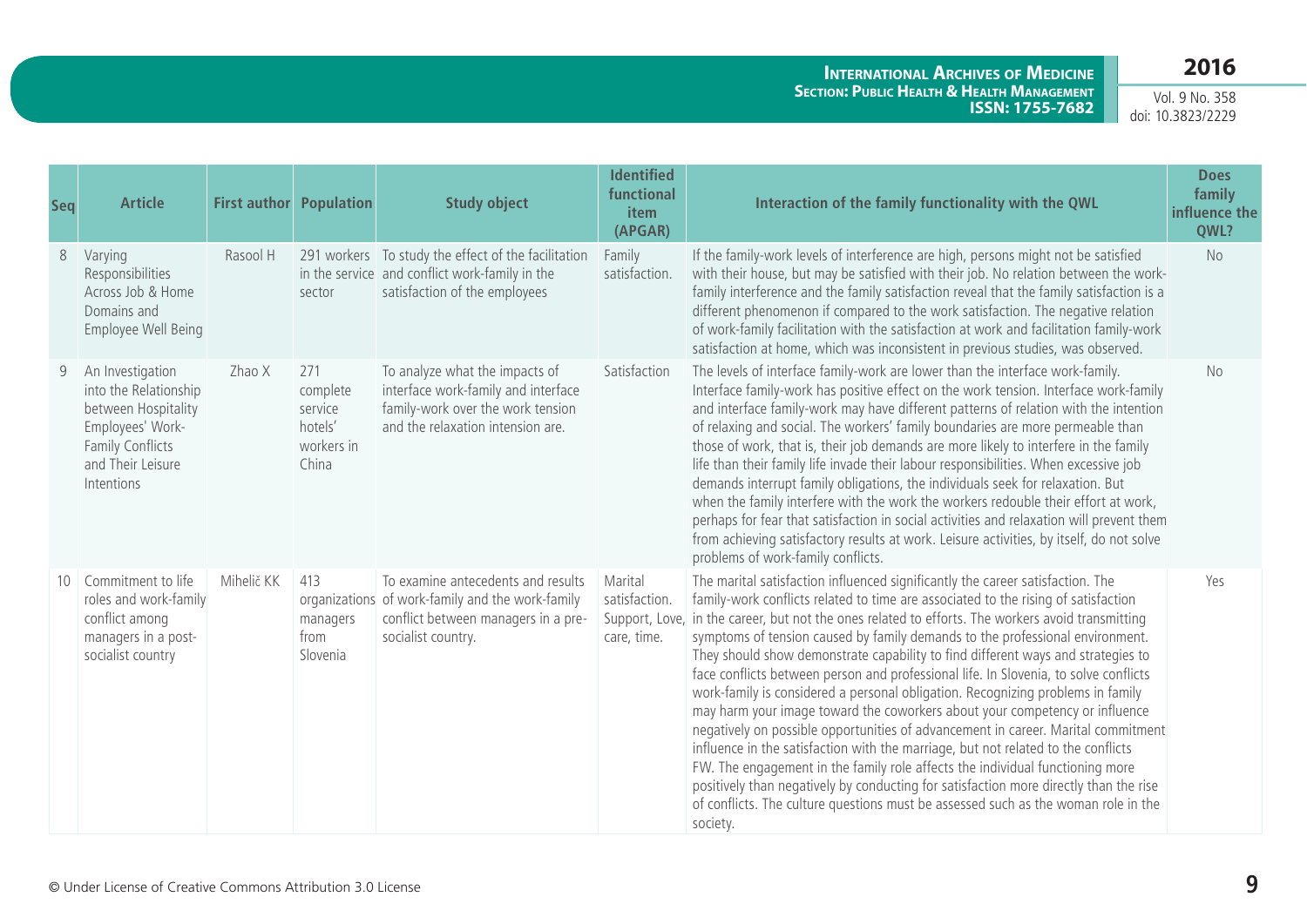**International Archives of Medicine Section: Public Health & Health Management ISSN: 1755-7682**

| <b>Seq</b> | <b>Article</b>                                                                                                                  | <b>First</b><br>author  |                                                                    | <b>Population Study object</b>                                                                                                                                                                                      | <b>Identified</b><br>functional<br>item<br>(APGAR)   | Interaction of the family functionality<br>with the QWL                                                                                                                                                                                                                                                                                                                                                                                                                                                                                                                                                                                                                                                                                                                                               | <b>Does</b><br>family<br>influence the<br>QWL?              |
|------------|---------------------------------------------------------------------------------------------------------------------------------|-------------------------|--------------------------------------------------------------------|---------------------------------------------------------------------------------------------------------------------------------------------------------------------------------------------------------------------|------------------------------------------------------|-------------------------------------------------------------------------------------------------------------------------------------------------------------------------------------------------------------------------------------------------------------------------------------------------------------------------------------------------------------------------------------------------------------------------------------------------------------------------------------------------------------------------------------------------------------------------------------------------------------------------------------------------------------------------------------------------------------------------------------------------------------------------------------------------------|-------------------------------------------------------------|
| 11         | Attachment<br>Styles,<br>Relationship<br>Satisfaction,<br>and Well-<br>Being in<br>Working<br>Women                             | Towler AJ               | 209 several<br>women<br>from USA<br>organizations styles of        | To propose and Consensus,<br>test a model<br>that associated<br>relationship of<br>women, quality<br>of the intimate<br>relationship,<br>relationship<br>with the<br>supervisor, at<br>workplace and<br>well being. | satisfaction<br>and cohesion<br>between<br>partners. | The several styles of relationship differ<br>according to each individual. Styles of<br>relationship are associated with family<br>satisfaction. Women with secure style<br>are more likely to have relationship more<br>satisfying at home, at work and with the<br>supervisor, taking into account their strong<br>social skills that allow them to function<br>effectively in both environments (family and<br>work). High quality of the family relationships<br>is positively associated with the satisfaction<br>at work and negatively with conflicts at the<br>labour environment.                                                                                                                                                                                                            | Yes                                                         |
| 12         | Factors<br>influencing<br>the levels<br>of work<br>engagement<br>in physicians<br>from Poland,<br>Serbia and<br><b>Bulgaria</b> | Wilczyński<br><b>KM</b> | 417<br>physicians<br>from Poland,<br>Serbia and<br><b>Bulgaria</b> | To assess the<br>influence of<br>the family<br>life and other<br>factors about<br>the levels of<br>engagement of<br>work and risk<br>of depression                                                                  | *** not<br>identified                                | The family life seems to have little or no<br>influence over their involvement in work and<br>the risk of burnout. The negative influence<br>of the work at life might increase the risk of<br>depression, and this effect is not susceptible<br>to any positive or negative interaction of<br>family life with work. The relation between<br>the family and work life has a very bad<br>effect on the level of work engagement. The<br>family life may act just as a protection factor.<br>Contrary to the view that high demands for<br>work and lack of adequate rest can cause<br>reduced engagement, it seems that if family<br>life prevents effective leisure and increases<br>demands, the worker can "escape" in his<br>duties, which is seen as a slight increase in<br>engagement at work. | <b>No</b>                                                   |
| 13         | Quality of<br>work life<br>and family<br>functioning<br>in faculty<br>members of<br><b>Islamic Azad</b><br>University           | <b>Bonab MB</b>         | 310<br>University<br>professors in relationship<br>Iran            | Investigate<br>if there is a<br>between what<br>happens in<br>the work and<br>the family<br>environment.<br>If the work<br>environment<br>can be<br>extended to<br>non-work<br>environment.                         | Problems<br>solving,<br>affection.                   | There is a significant relation between the<br>professor attitudes, depending on their<br>university degree and the QWL and family<br>functioning. The family functioning influence<br>is greater on the QWL for the professors<br>who are members of small branches of the<br>university. There are significant differences<br>among the four interviewed groups in terms<br>of attitudes towards "family functioning"<br>with regard to the comparisons of groups<br>of professors from different branches of the<br>university                                                                                                                                                                                                                                                                     | Yes, depending<br>on the<br>investigated<br>group (partial) |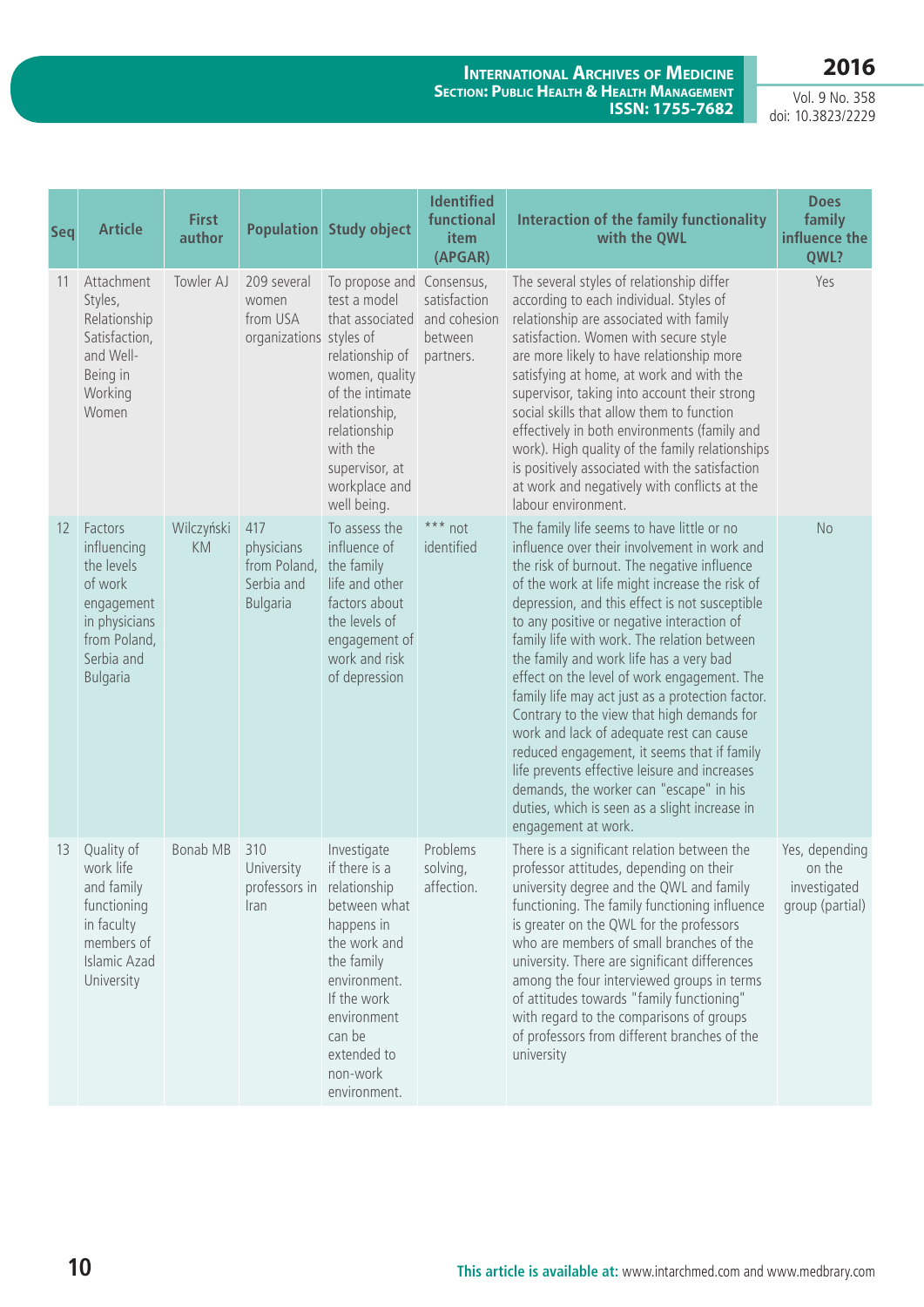Vol. 9 No. 358 doi: 10.3823/2229

## **Discussion**

The objective of this study was to identify the main interactions between QWL and the family environment and to verify if the family functionality can influence the levels of QWL, composing the body of knowledge production in the literature in the last five years.

### **The interactions between the QWL and family**

Initially, the interactions which emerged from the present study were grouped in eight thematic axes, according to the analysis and perspectives of the researcher, namely: a) Concepts and Dimensions; b) Conflicts and Balance, c) Health, d) Roles Enrichment, e) Influence of Work in the Family, f) Diagnosis, g) Influence of the Family on Work and h) Family Functionality.

In the grouping of *Concepts and Dimensions* are the articles that describe and discuss the fundamental concepts of QWL, its dimensions and domains in the worker's life that must comprehend those related to the subjective well-being, always including the family relations in the referred contexts [13-18]. Despite the divergence among researchers about how best to conceptualize QWL, the studies offer new theoretical models or at least comprehensive ways of analyzing the existing theories. In all of them, however, there is congruence in the need to expand the QWL, mainly covering family relationships and pointing out the need for studies in this important relationship and in the different roles that human represents in the various environments in which they work.

In the topic *Conflicts and Balance* all the researches that had as objective to describe the conflicts way were grouped, being the most cited: conflicts work-family and conflicts family-work. On the other hand, we also include those works on balance in these conflictual relations. Our studies revealed that there is a high number of researches with the objective of analyzing the different forms of conflicts and the importance of to establish the balance to avoid these conflicts [19-45].

The topic *Health* covers the studies with focus on the work health, which analyzes the relations between the QWL and inserts it in family contexts. The mental diseases, including depression and suicide intentions and, mainly the Burnout syndrome are reported. The family, in these studies, is treated usually as collection tool item and emotional support source. High levels of prevalence of the Burnout syndrome among the workers seem to have led many researchers of the health area to analyze this disease, relating it to the various forms of family environment. Reported in at least 15 studies, the Burnout syndrome is known in the medicine field as occupational disease, usually triggered in stressful work environments [46-60].

In the group of the topic *Roles Enrichment* all the articles report the experiences, considered positive, and the benefits of the work-family interface, including the established relationship forms. Opportunity to add knowledge, flexibility and support at work, work experiences, financial benefits, satisfaction, work itself and conflict itself are examples of elements of enrichment at work. As for the generative elements of family enrichment, we can cite: family values, family experiences, family relationships and family support. Such elements may be used to improve the functioning of a domain in other life domains, such as work and family environment, and may occur in both directions [61-71].

The studies grouped in the topic *Influence of Work in Family* included those who main objective were to describe the various forms of influence of work in family, positive and especially negative, such as work hours, shifts, management forms and leadership in the work environment. Yet, in the topic *Influence of Family on Work* were inserted the studies which describe, somehow, the family influencing the worker or their labour environment. In these axes, 14 articles present the various influences of one domain on the other. Most of them (10) re-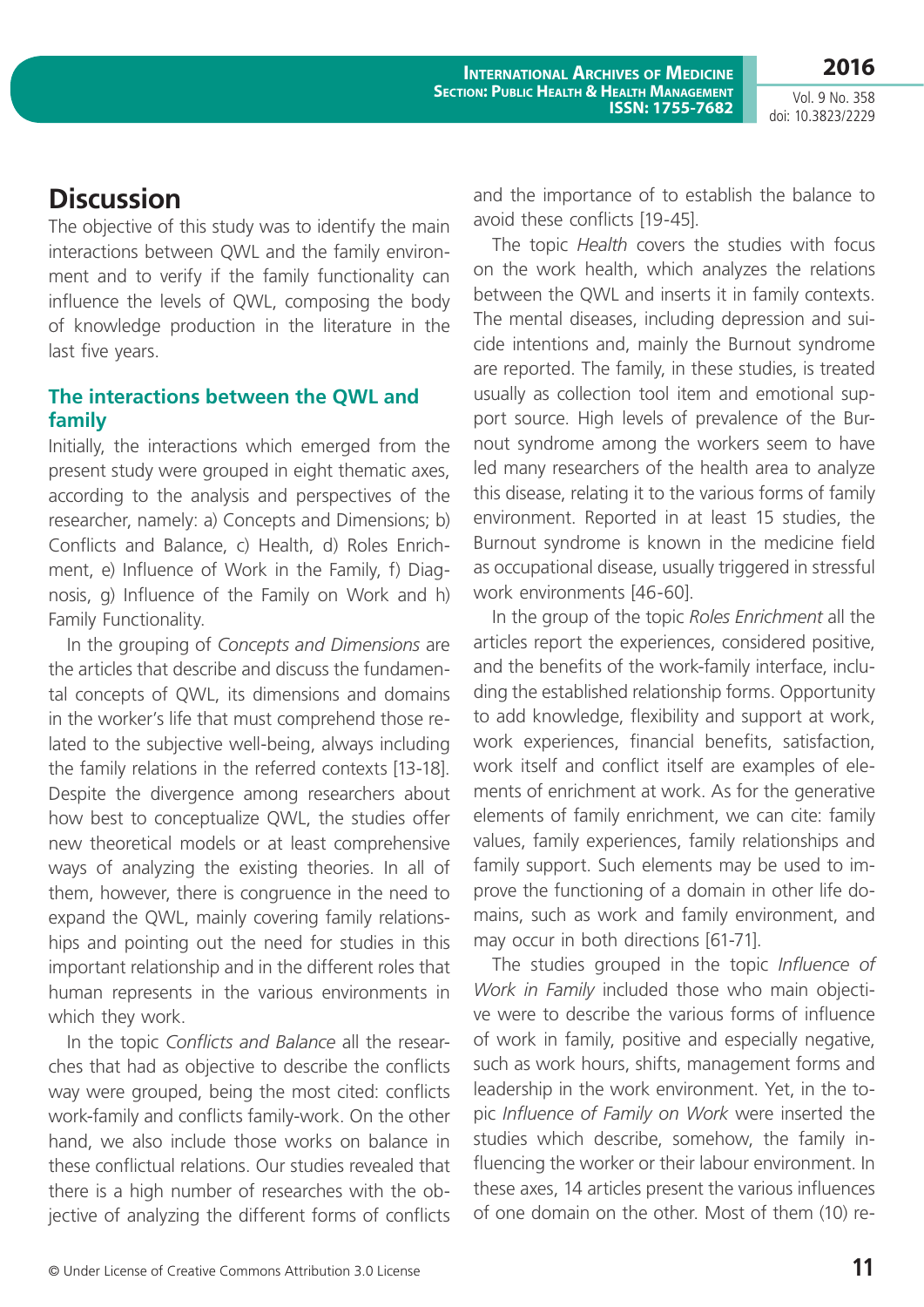**International Archives of Medicine Section: Public Health & Health Management ISSN: 1755-7682**

**2016** Vol. 9 No. 358

doi: 10.3823/2229

port the effects of work in the family environment, mainly related to schedules and shifts, forms of management and leadership [72-81]. On the other hand, only four describe some forms of influence of the family on work. The found ones are related, especially, to the social support role performed by the family with the worker, through the emotional support [82]. We also found reports about the fact that the family would be a stressful factor for the worker, pointing it as a negative effect in these interactions [83-85].

The researches that make up the theme *Diagnosis*  are those which bring the evaluation of the QWL, also characterized as job or career satisfaction, in several populations of workers, whose collection instruments contemplated some dimension of family life, but without the deepening of these issues. A relative number of studies (9) bring the diagnosis of quality of life of workers that include indicators of family life. The populational diversity of workers and organizations found enriches the literature [86-94].

The group defined as *Family Functionality* was created to comprehend articles whose purpose was to investigate and to deepen in to the family relations, characterized by the way the family members relate to each other, and their interactions with the QWL, being found only one study in an Islamic university [95].

### **The family functionality and their influence in the QWL**

Data from the present study revealed a lack of consensus about the existence of family influence on QWL, with studies showing positive interferences, other negative ones, in addition to those that report no relationship between these two environments.

The interactions presented in some studies on the enrichment of roles point to the positive relationship with job satisfaction and professional commitment. High quality of the family relationships was positively associated with satisfaction at work and negatively with the conflicts at work environment [68].

Studies including items on marital relationships report that workers stressed by marital problems, work-family (im) balance, or dissatisfaction with marital or family life, are more likely to exhaust and reduce their quality of life at work [52]. Marital satisfaction appears to have a significant influence on career satisfaction [64]. High levels of satisfaction of marital life quality seem to be the necessary condition to neutralize the negative effects of stress [72]. This neutralization occurs as a kind of regeneration of one's resources, compensation for what has been sacrificed for one's professional life, or for bringing in important emotional resources [72]. It was observed that, despite the low levels of satisfaction with the marriage, it still could neutralize the stress.

The Family-Work conflicts related to the time spent with the family are associated to the increase of satisfaction in the career, but not the ones related to effort. Workers avoid transmitting symptoms of tension caused by family demands to the professional environment, and must demonstrate the ability to find different ways and strategies to face conflicts between personal and professional life. Mainly for leadership and management functions, resolving work-family conflicts is considered a personal obligation. We also found that recognizing problems in the family could harm their image to their coworkers about their competencies or negatively influence on possible career advancement opportunities [64].

Most studies, however, point to a broader range of studies, and cultural issues such as the location of the population studied (rural, urban), work area, diverse ethnicities, the role of women in society, etc. should be considered. In this way, the psychological and behavioral issues should also be extended, once it seems to influence on the results. Individual personalities and the various relationship styles may reflect directly or indirectly, since these social skills are associated with family satisfaction and relationships with co-workers, supervisors, clients, or patients [65]. The various interactions (positive or negative) may reflect cultural differences between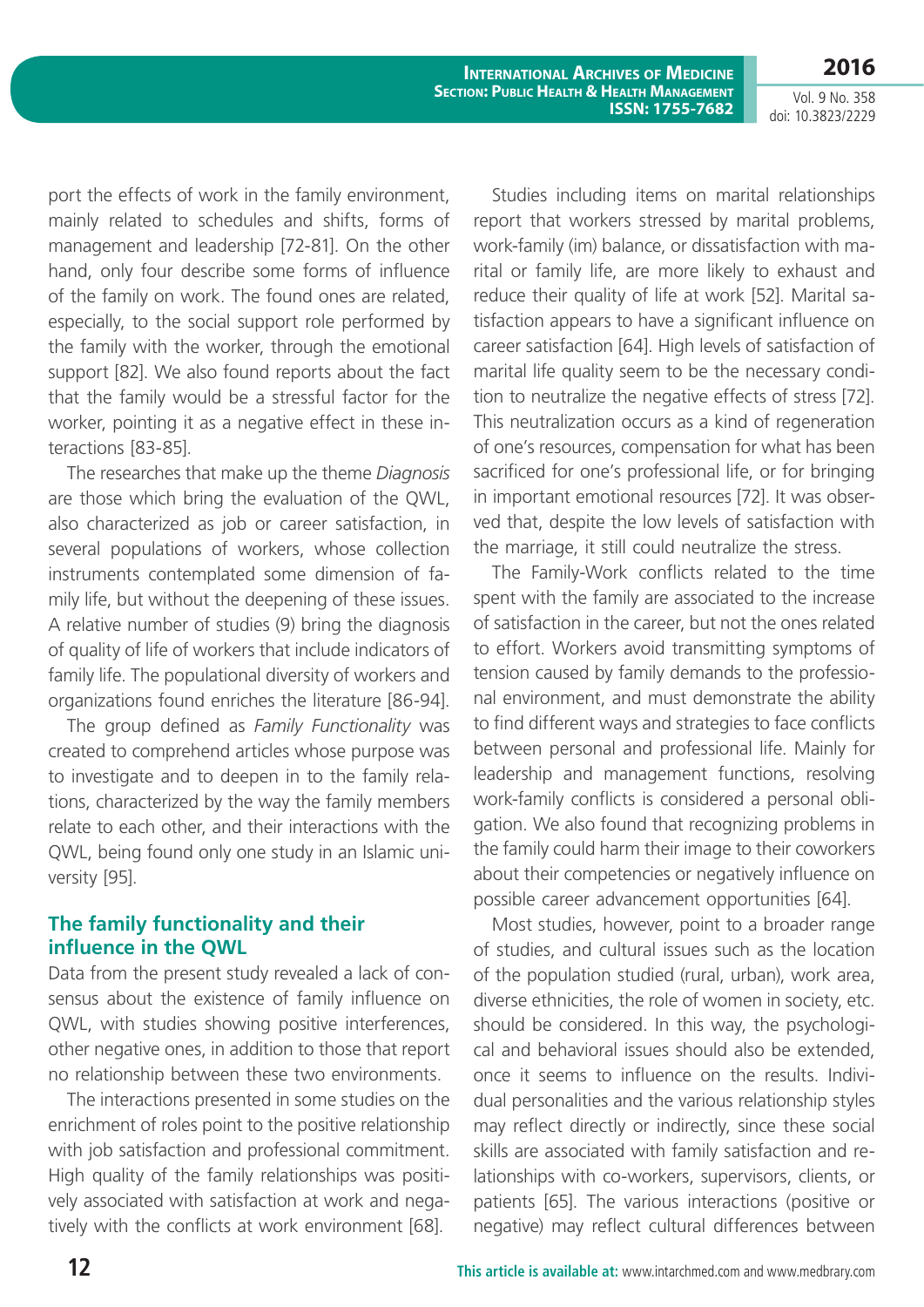Vol. 9 No. 358 doi: 10.3823/2229

groups, expressing different attitudes at work and family life, as well as the different values attributed by people to manage the roles associated with these two areas. The impact and direction of interaction may depend on the domain that is most important to each individual (work or family) [58].

While some studies indicate that the commitment in the family role affects the individual functioning more positively than negatively (satisfaction versus conflicts) [64], others point out that the work may serve, inclusive, like an escape valve to the dissatisfaction in family environment [85]. Among the researches that did not find an association between the family environment and QWL, we observed that cultural issues can influence the responses. Depending on the population studied, workers may not allow the particular problems to interfere negatively in the occupational life, in an attitude of protection to the employment of the private sphere [58].

People with positive family-work interaction reported high professional efficiency, but not associated significantly to QWL, satisfaction with work or to the intention of leaving the current job [58].

If levels of family-work interference are high, individuals may not be satisfied with their home, but they may nonetheless be satisfied with their work. No relationship between work-family interference and family satisfaction reveals that family satisfaction may be a *different phenomenon* compared to job satisfaction [36]. In this sense, the limits of the family of workers seem to be more permeable than those of work, that is, their work demands are more likely to interfere with family life than their family life invades their work responsibilities [29].

We also found that when excessive work demands interrupt the family obligations, the individuals seek for relaxation. But when the family interferes with work the workers redouble their effort at work, perhaps for fear that satisfaction in social activities and relaxation will prevent them from achieving satisfactory results at work. Nevertheless, leisure activities by themselves cannot solve problems of work-family conflicts [29].

In relation to burnout, family life seems to have little or no influence on their involvement in the work and risk of the syndrome. The negative influence of work in family life may increase the risk of depression. However, this effect seems not to be susceptible to any positive or negative interaction of family life with work [85]. Stress in these studies depends on the resources acquired to face the competition of work and family demands, taking into account that at work there is less tolerance due to worse functioning of the individual [25].

The relation between family and work life has a very bad effect on the level of work engagement, and might act only as a protection factor. Contrary to the view that high demands for work and lack of adequate rest can cause engagement to be reduced, it seems that if family life prevents effective leisure and increases the demands, the worker can "escape" in his duties, which Is visible as a slight increase in work engagement [85].

We observed that a shortage of complete studies on the influence of the worker's family functionality on his quality work life impairs the interpretation of this important anthropological phenomenon for two reasons. Firstly, there is no consensus about the direct or indirect influence of the family, their interactions or their functionality in the work environment and, consequently, the QWL, which is in line with the systematic review Of Oskrochi on medical surgeons [53]. Second, due to the shortage of researches those seek QWL correlations and family functionality, in its most comprehensive form. Such findings lead us to conclude that family functionality should be better investigated in future researches.

## **Conclusions**

Most studies that present relations between QWL and family aim, mainly, to study the conflicts between the family and work environment and their consequences to the workers and family. In occupational medicine, most researchers also study Burnout syndrome and other mental illnesses. Few papers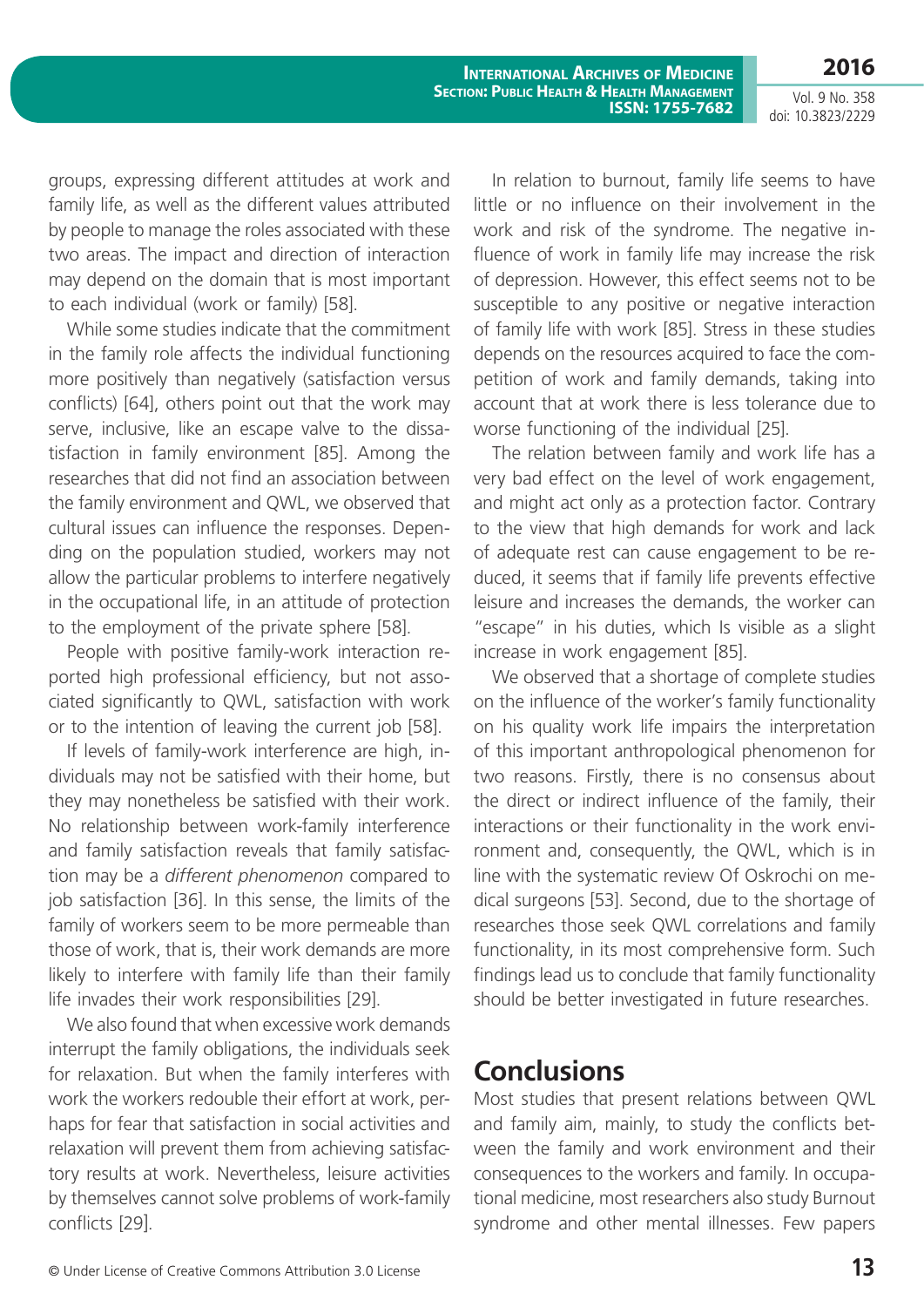**2016** Vol. 9 No. 358

doi: 10.3823/2229

discuss possible family influences on the worker or work environment and their results do not converge to a consensus in the literature. The scarcity of studies about family interactions and, especially, family functionality with QWL demonstrate the need for future research on these two aspects, aiming to deepen the understanding of these themes, to expand investigations and to enable the improvement of QWL in organizations and the integral satisfaction of workers.

## **References**

- **1.** Limongi-França AC. O que é qualidade de vida no trabalho? Breve percurso conceitual, histórico e projeções para a próxima década. In: Ferreira MC, Antloga C, Paschoal T. Ferreira RR. Qualidade de vida no trabalho: questões fundamentais e perspectivas de análise e intervenção. Brasília: Paralelo 15; 2013; 1:39-50.
- **2.** Bom Sucesso E. Olhares cruzados sobre a qualidade de vida no trabalho. In: Ferreira MC, Antloga C, Paschoal T, Ferreira RR. Qualidade de vida no trabalho: questões fundamentais e perspectivas de análise e intervenção. Brasília: Paralelo 15; 2013; 3:51-64.
- **3.** Stam M, Mioto RCT. Família e cuidado: uma leitura para além do óbvio. Ciênc Cuid Saúde. 2003; 2(2):161-8.
- **4.** Yunes MAM Avaliação e intervenção na família: visão geral. In: Wright LM, Leahey M. Enfermeiras e famílias: um guia para avaliação e intervenção na família. São Paulo: Roca; 2009. Cap. 1.
- **5.** Smilkstein G. The family APGAR a proposal for a family function test and its use by physicians. J Fam Pract. 1978; 6(6):1231-9.
- **6.** Duarte YAO. Família: rede de suporte ou fator estressor: a ótica de idosos e cuidadores familiares [tese]. São Paulo (SP): Universidade de São Paulo, Programa de Pós-Graduação em Enfermagem; 2001.
- **7.** Souza FGM, Figueiredo MCAB, Erdmann AL. Instruments for family assessment and intervention: a descriptive study. Rev Pesqui Saúde. 2010; 11(1):60-3.
- **8.** Suarez Cuba MA, Alcala Espinoza M. Apgar familiar: una herramienta para detectar disfunción familiar. Rev Méd La Paz. 2014; 20(1):53-7.
- **9.** Mendes KDS, Silveira RCCP, Galvão CM. Revisão integrativa: método de pesquisa para a incorporação de evidencias na saúde e na enfermagem. Texto Contexto Enferm. 2008; 17(4):758-64.
- **10.** Ganong LH. Integrative reviews of nursing research. Res Nurs Health. 1987; 10(1):1-11.
- **11.** Whittemore R. Combining evidence in nursing research: methods and implications. Nurs Res. 2005; 54(1):56-62.
- **12.** Santos CM, Pimenta CAM, Nobre MRC. A estratégia pico para a construção da pergunta de pesquisa e busca de evidências. Rev Latino-am Enfermagem. 2007; 15(3):508-11.
- **13.** Cooke GB, Donaghey J, Zeytinoglu IU. The nuanced nature of work quality: evidence from rural Newfoundland and Ireland. Hum Relat. 2013; 66(4):503-27.
- **14.** Oliveira DB, Rangel R, Costenaro RGS, Gehlen MH, Quadros JS, Roso CC. Qualidade de vida: percepção de educadores de uma escola estadual do município de Santa Maria - Rio Grande do Sul. Rev Pesqui Cuid Fundam (Online). 2012; 4(3):2540-7.
- **15.** Díaz-Chao Á, Ficapal-Cusí P, Torrent-Sellens J. Multidimensional determinants of perceived work quality: empirical evidence from Spain. Rev Int Sociol [Internet]. 2015 [cited 2016 Dec 1]: 73(1). Available from: [http://revintsociologia.revistas.csic.es/](http://revintsociologia.revistas.csic.es/index.php/ revintsociologia/article/viewArticle/612/647) [index.php/ revintsociologia/article/viewArticle/612/647](http://revintsociologia.revistas.csic.es/index.php/ revintsociologia/article/viewArticle/612/647).
- **16.** Bracarense CF, Costa NS, Duarte JMG, Ferreira MBG, Simões ALS. Qualidade de vida no trabalho: discurso dos profissionais da Estratégia Saúde da Família. Esc Anna Nery. 2015; 19(4):542- 8.
- **17.** Díaz-Chao A, Ficapal-Cusí P, Torrent-Sellens J. Economic crisis and job quality in Spain: a multi-dimensional and micro-data empirical approach. J Soc Indic Res. 2016; 125:613. doi: 10.1007/ s11205-014-0850-0.
- **18.** Gurková E, Haroková S, Džuka J, Žiaková K. Job satisfaction and subjective well-being among Czech nurses. Int J Nurs Pract. 2013; 20(2):194-203.
- **19.** Nelson SA. Affective commitment of generational cohorts of Brazilian nurses. Int J Manpow. 2012; 33(7):804-21.
- **20.** Janzen BL, Kelly IW. Psychological distress among employed fathers: associations with family structure, work quality, and the work-family interface. Am J Mens Health. 2012; 6(4):294-302.
- **21.** Lin JH, Wong JY, Ho CH. The role of work-to-leisure conflict in promoting frontline employees' leisure satisfaction examining the job demand-control-support model. Int J Contemp Hosp Manag. 2015; 27(7):1539-55.
- **22.** Wong JY, Lin JH, Liu SH, Wan TH. Fireman's job stress: integrating work/non-work conflict with Job Demand-Control-Support model European. Rev Eur Appl Psychol. 2014; 64(2):83-91.
- **23.** Lallukka T, Ferrie JE, Kivimäki M, Shipley MJ, Sekine M, Tatsuse T, et al. Conflicts between work and family life and subsequent sleep problems among employees from Finland, Britain, and Japan. Int J Behav Med. 2014; 21(2):310-8.
- **24.** Singh KA, Spencer AJ, Roberts-Thomson KF, Brennan DS. Workfamily conflict and oral and general health-related quality of life. Int J Behav Med. 2015; 22(4):489-97. doi: 10.1007/s12529-014- 9454-y.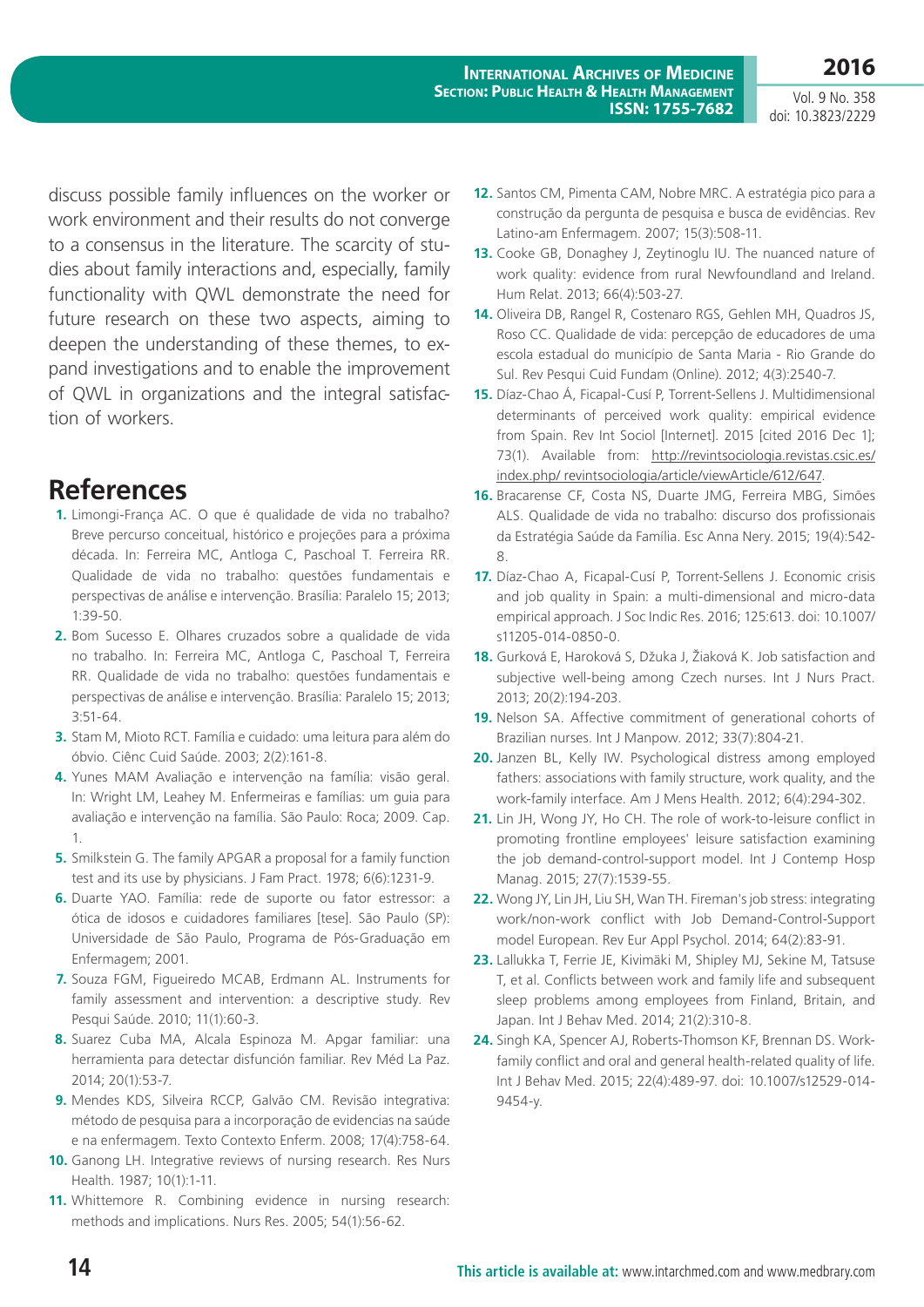- **25.** Farquharson B, Allan J, Johnston D, Johnston M, Choudhary C, Jones M. Stress amongst nurses working in a healthcare telephone-advice service: relationship with job satisfaction, intention to leave, sickness absence, and performance. J Adv Nurs. 2012; 68(7):1624-35.
- **26.** Dyrbye LN, Sotile W, Boone S, West CP, Tan L, Satele D, et al. A survey of U.S. physicians and their partners regarding the impact of work-home conflict. J Gen Intern Med. 2014; 29(1):155-61.
- **27.** Lee DH, Lin Z. Antecedents of work-family conflict and the moderating effect of perceived organizational support in China. Asian Soc Sci. 2013; 9(3):28-39.
- **28.** Cheung C, Wang L, Chan RK. Differential impacts of stressors on sense of belonging. Soc Indic Res. 2013; 113(1):277-97.
- **29.** Zhao X, Qu H, Liu J. An investigation into the relationship between hospitality employees' work-family conflicts and their leisure intentions. Cornell Hosp Q. 2014; 20(10):1-14.
- **30.** Beutell NJ, Schneer JA. Work-family conflict and synergy among Hispanics. J Manag Psychol. 2014; 29(6):705-35.
- **31.** Karatepe OM, Demir E. Linking core self-evaluations and work engagement to work-family facilitation. A study in the industry. Int J Contemp Hosp Manag. 2014; 26(2):307-23.
- **32.** Winefield HR, Boyd C, Winefield AH. Work-family conflict and well-being in university employees. J Psychol. 2014; 148(6):683- 97.
- **33.** Jiang H. A model of work-life conflict and quality of employeeorganization relationships (EORs): transformational leadership, procedural justice, and family-supportive workplace initiatives. Public Relat Rev. 2012; 38(2):231-45.
- **34.** Shimazu A, Demerouti E, Bakker AB, Shimada K, Kawakami N. Workaholism and well-being among Japanese dual-earner couples: a spillover-crossover perspective. Soc Sci Med. 2011; 73(3):399-409.
- **35.** Cooklin AR, Westrupp E, Strazdins L, Giallo R, Martin A, Nicholson JM. Mothers' work-family conflict and enrichment: associations with parenting quality and couple relationship. Child Care Health Dev. 2015; 41(2):266-77.
- **36.** Rasool H, Nasir ZM. Varying responsibilities across job & home domains and employee well being. Appl Res Qual Life. 2013; 8(4):413-25.
- **37.** Mao Y, Kwan HK, Chiu RK, Zhang X. The impact of mentorship quality on mentors' personal learning and work-family interface. Asia Pac J Hum Res. 2015; 54(1):79-97.
- **38.** Haslam DM, Patrick P, Kirby JN. Giving voice to working mothers: a consumer informed study to program design for working mothers. J Child Fam Stud. 2015; 24(8):2463-73.
- **39.** Soma KJ, Thomson WM, Morgaine KC, Harding WJ. A qualitative investigation of specialist orthodontists in New Zealand: part 2. Orthodontists' working lives and work-life balance. Aust Orthod J. 2012; 28(2):170-80.
- **40.** Odle-Dusseau HN, Britt TW, Bobko F. Work-family balance, well-being, and organizational outcomes: investigating actual versus desired work/family time discrepancies. J Bus Psychol. 2012; 27:331-43.
- **41.** Lu J, Tjosvold D, Shi K, Wang B. Developing work-family balance through conflict management. Asian J Soc Psychol. 2012; 15:77- 88.
- **42.** Gächter M, Savage DA, Torgler B. Retaining the thin blue line: what shapes workers' intentions not to quit the current work environment. Int J Soc Econ. 2013; 40(5):479-503.
- **43.** Bianchi SM. Changing families, changing workplaces. Future Child. 2011; 21(2):15-36.
- **44.** Mauno S, Cuyper ND, Kinnunen U, Ruokolainen M, Rantanen J, Mäkikangas A. The prospective effects of work-family conflict and enrichment on job exhaustion and turnover intentions: comparing long-term temporary vs. permanent workers across three waves. Work Stress. 2015; 29(1):75-94.
- **45.** Hagga AK, Geser W, Ostermann H, Schusterschitz C. Relation of work family conflict and role quality on depressive symptoms in mothers. J Public Health. 2012; 20(2):661-71.
- **46.** Gallavan DB, Newman JL. Predictors of burnout among correctional mental health professionals. Psychol Serv. 2013; 10(1):115-22.
- **47.** Baxter S, Sanderson K, Venn A, Otahal P, Palmer AJ. Construct validity of SF-6D health state utility values in an employed population. Qual Life Res. 2015; 24(4):851-70.
- **48.** McLean KN. Mental health and well-being in resident mine workers: out of the fly-in fly-out box. Aust J Rural Health. 2012; 20(3):126-30.
- **49.** Compton MT, Frank E. Mental health concerns among Canadian physicians: results from the 2007-2008 Canadian Physician Health Study. Compr Psychiatry. 2011; 52(5):542-7.
- **50.** Shanafelt TD, Boone S, Tan L, Dyrbye LN, Sotile W, Satele D, et al. Burnout and satisfaction with work-life balance among us physicians relative to the general us population. Arch Intern Med. 2012; 172(18):1377-85.
- **51.** Śliwiński Z, Starczyńska M, Kotela I, Kowalski T, Kryś-Noszczyk K, Lietz-Kijak D, et al. Life satisfaction and risk of burnout among men and women working as physiotherapists. Int J Occup Med Environ Health. 2014; 27(3):400-12.
- **52.** Guest RS, Baser R, Li Y, Scardino PT, Brown AE, Kissane DW. Cancer surgeons' distress and well-being, II: modifiable factors and the potential for organizational interventions. Ann Surg Oncol. 2011; 18(5):1236-42.
- **53.** Oskrochi Y, Maruthappu M, Henriksson M, Davies AH, Shalhoub J. Beyond the body: a systematic review of the nonphysical effects of a surgical career. Surgery. 2016; 159(2):650-64.
- **54.** Woodhead EL, Northrop L, Edelstein B. Stress, social support, and Burnout among long-term care nursing staff. J Appl Gerontol. 2016; 35(1):84-105. doi: 10.1177/0733464814542465.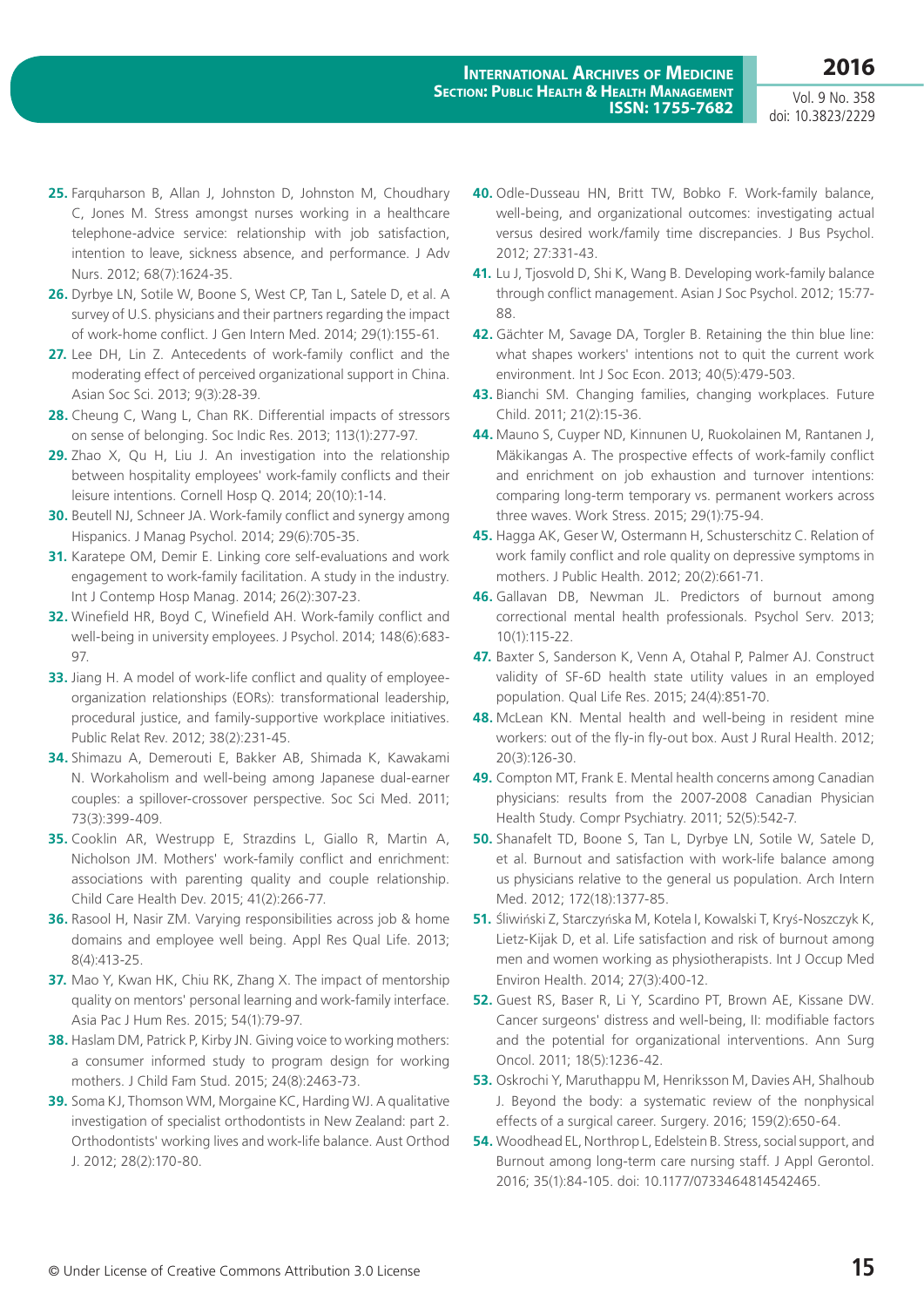- **55.** Tabeleao VP, Tomasi E, Neves SF. Quality of life and burnout among public high school and primary school teachers in Southern Brazil. Cad Saúde Pública. 2011; 27(12):2401-8.
- **56.** Bouzas JAC, Fernández ML, Castro YR, Garrido JMF. Hardiness, quality of life and burnout among sociosanitary professionals in gerontological centers. Salud(i) ciência. 2013; 19(7):599-606.
- **57.** McAbee JH, Ragel BT, McCartney S, Jones GM, Michael LM, DeCuypere M, et al. Factors associated with career satisfaction and burnout among US neurosurgeons: results of a nationwide survey. J Neurosurg. 2015; 123(1):161-73.
- **58.** Merecz D, Andysz A. Burnout and demographic characteristics of workers experiencing different types of work-home interaction. Int J Occup Med Environ Health. 2014; 27(6):933-49.
- **59.** Mather L, Blom V, Svedberg P. Stressful and traumatic life events are associated with Burnout-A Cross-Sectional Twin Study. Int J Behav Med. 2014; 21(6):899-907.
- **60.** Śliwiński Z, Starczyńska M, Kotela I, Kowalski T, Kryś-Noszczyk K, Lietz-Kijak D, et al. Burnout among physiotherapists and length of service. Int J Occup Med Environ Health. 2014; 27(2):224-35.
- **61.** Zhang H. Servant leadership, organizational identification, and work-to-family enrichment: the moderating role of work climate for sharing family concerns. Hum Res Manag. 2012; 51(5):747- 68.
- **62.** Leach LS, Butterworth P. Psychosocial adversities at work are associated with poorer quality marriage-like relationships. J Popul Res. 2012; 29(4):351-72.
- **63.** D'Affonseca SM, Cia F, Barham EJ. Trabalhadora feliz, mãe feliz? Condições de trabalho que influenciam na vida familiar. Psicol Argum. 2014; 32(76):129-38.
- **64.** Mihelič KK. Commitment to life roles and work-family conflict among managers in a post-socialist country. Career Dev Int. 2014; 19(2):204-21.
- **65.** Towler AJ, Stuhlmacher AF. Attachment styles, relationship satisfaction, and well-being in working women. J Soc Psychol. 2013; 153(3):279-98.
- **66.** Abraham C, Russo M. The power of micro-moves in cultivating regardful relationships: implications for work-home enrichment and thriving. Hum Res Manag Rev. 2015; 26(2):112-24.
- **67.** Jiang Z, Hu X. Knowledge sharing and life satisfaction: the roles of colleague relationships and gender. Soc Indic Res. 2016; 126(1):379-94.
- **68.** Russo M, Buonocore F. The relationship between work-family enrichment and nurse turnover. J Manag Psychol. 2012; 27(3):216-36.
- **69.** Jennings KS, Sinclair RR, Mohr CD. Who benefits from family support? Work schedule and family differences. J Occup Health Psychol. 2016; 21(1):51-64.
- **70.** Culbertson SS, Mills M, Fullagar C. Work engagement and work-family facilitation: Making homes happier through positive affective spillover. Hum Relat. 2012; 65(9):1155-77.
- **71.** Molino M, Ghislieri C, Cortese CG. When work enriches family-life: the mediational role of professional development opportunities. J Workplace Learn. 2013; 25(2):98-113.
- **72.** Peplińska A, Jeżewska M, Leszczyńska I, Połomski P. Purpose in life and work-related stress in mariners. Mediating role of quality of marriage bonds and perceived anxiety. Int Marit Health. 2014; 65(2):87-92.
- **73.** Torkington AM, Larkins S, Gupta TS. The psychosocial impacts of fly-in fly-out and drive-in drive-out mining on mining employees: a qualitative study. Aust J Rural Health. 2011; 19(3):135-41.
- **74.** Turk M, Davas A, Tanik FA, Montgomery AJ. Organizational stressors, work-family interface and the role of gender in the hospital: experiences from Turkey. Br J Health Psychol. 2014; 19(2):442-58.
- **75.** Oliveira ERA, Garcia AL, Gomes MJ, Bittar TO, Pereira AC. Gender and perceived quality of life - research with professors from the health area. Ciênc Saúde Colet. 2012; 17(3):741-7.
- **76.** Emmett BM, Dovey SM, Wheeler BJ. After-hours on-call: the effect on paediatricians' spouses and families. J Paediatr Child Health. 2013; 49(3): 246-50.
- **77.** Lawson KM, Davis KD, McHale SM, Hammer LB, Buxton OM. Daily positive spillover and crossover from mothers' work to youth health. J Fam Psychol. 2014; 28(6):897-907.
- **78.** Clendon J, Walker L. Nurses aged over 50 years and their experiences of shift work. J Nurs Manag. 2013; 21(7):903-13.
- **79.** Kennedy EH, Krahn H, Krogman HT. Downshifting: an exploration of motivations, quality of life, and environmental practices. Sociol Forum. 2013; 28(4):764-83.
- **80.** Strzemecka J, Pencuła M, Owoc A, Szot W, Strzemecka E, Jabłoński M, et al. The factor harmful to the quality of human life - shift-work. Ann Agric Environ Med. 2013; 20(2):298-300.
- 81. Bagger J, Li A. How does supervisory family support influence employees' attitudes and behaviors? A social exchange perspective. J Manag. 2014; 40(4):1123-50.
- **82.** Ferguson M, Carlson D, Kacmar KM, Halbesleben JR. The supportive spouse at work: does being work-linked help? J Occup Health Psychol. 2016; 21(1):37-50.
- **83.** Simone S, Lampis J, Lasio D, Putzu D. Influences of work-family interface on job and life satisfaction. Appl Res Qual Life. 2014; 9(4):831-61.
- 84. Ganesh S, Ganesh MP. Effects of masculinity femininity on quality of work life: understanding the moderating roles of gender and social support. Gend Manag Int J. 2014; 29(4):229- 53.
- **85.** Wilczyński KM, Swamad MA, Subotic V, Wizner D, Mazgaj E, Wajda W. Factors influencing the levels of work engagement in physicians from Poland, Serbia and Bulgaria. Psychiatr Danub. 2015; 27(Suppl 1):S492-6.